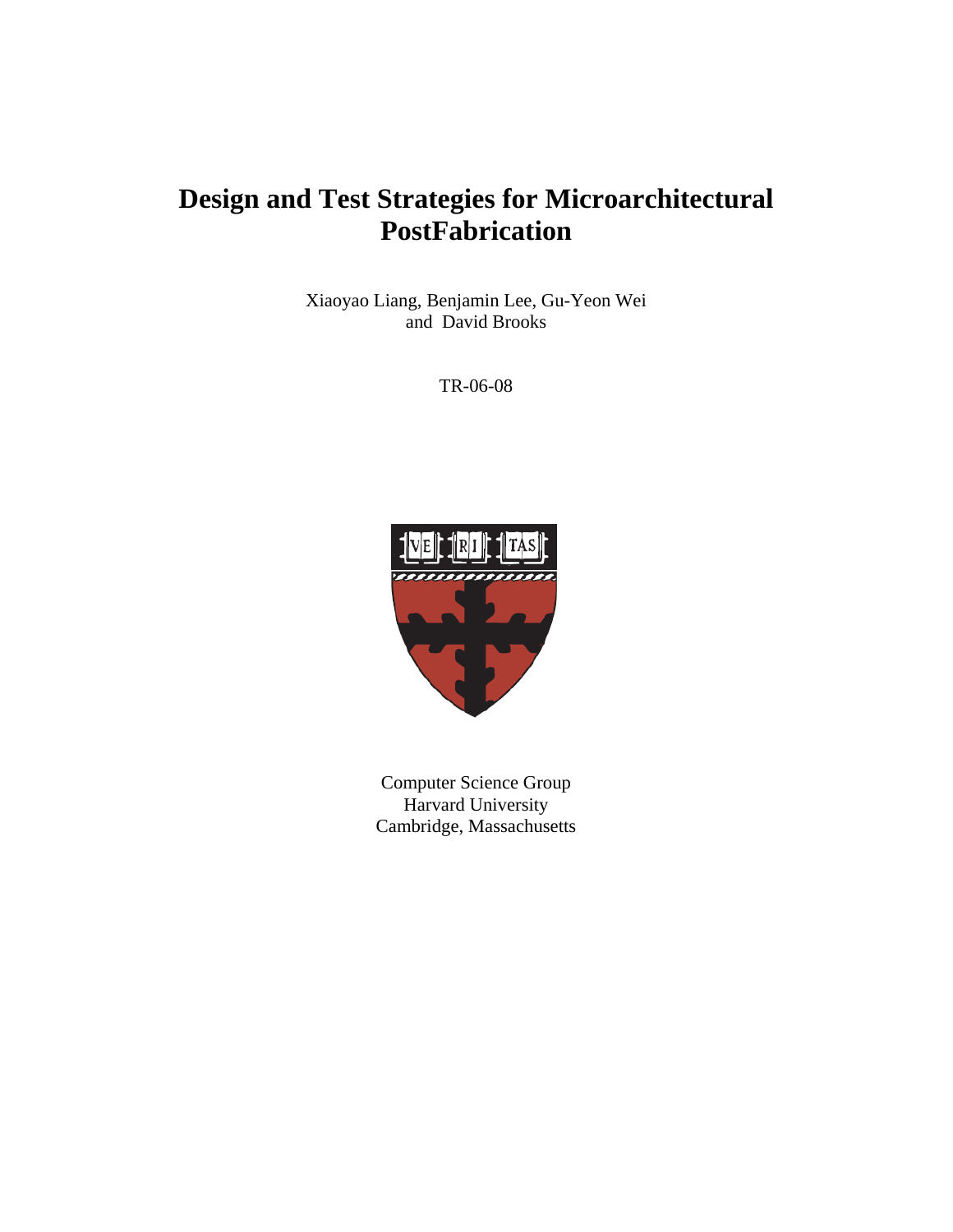# **Design and Test Strategies for Microarchitectural Post-Fabrication Tuning**

Xiaoyao Liang, Benjamin Lee, Gu-Yeon Wei, David Brooks

School of Engineering and Applied Sciences Harvard University, Cambridge MA 02138

#### **Abstract**

Process variations are the major hurdle for continued technology scaling. Both systematic and random variations will affect the critical delay of fabricated chips, causing a wide frequency and power distribution. Tuning techniques are capable of adapting the microarchitecture to mitigate the impact of variations at post-fabrication testing time. Most of the existing techniques ignore testing cost or simply assume a naive exhaustive testing scheme. But testing has associated costs, which might be prohibitively expensive for a large space of post-fabrication tuning configurations. This paper proposes a new post-fabrication testing framework that accounts for testing costs. This framework uses on-chip canary circuits to capture systematic variation while using statistical analysis to estimate random variation. Regression model is applied to predict the chip performance and power. These techniques comprise an integrated framework that identifies the most energy efficient post-fabrication tuning configuration for each chip. The testing cost for the proposed framework is low, usually converging with fewer than two rounds of tests. At low cost, the proposed test framework can achieve 93 to 96 percent of  $BIPS<sup>3</sup>/W$ optimal tuning results, even under very large variations. Furthermore, the test framework fits into existing test flows without major changes to testing facilities.

### **1 Introduction**

Moore's Law has driven drastic and fundamental advances in computing. Enabled by regular and predictable transistor scaling, computing capacities and capabilities have benefited from smaller devices. Process variations, a side-effect of Moore's Law scaling in nanoscale CMOS technologies, jeopardize the significant performance and power advances from scaling. In modern, aggressively-scaled technologies of 45nm and beyond, the expected 30 percent performance improvement per process generation is no longer certain [1]. Previously a problem only for analog circuits that require high precision, variations in nanoscale technologies now threaten the performance and power of digital systems implemented in static CMOS logic with full swing signals. The scope and impact of process variations is significantly greater in the digital domain. Digital designers strive to balance delays across paths through combinatorial logic blocks such that no single path defines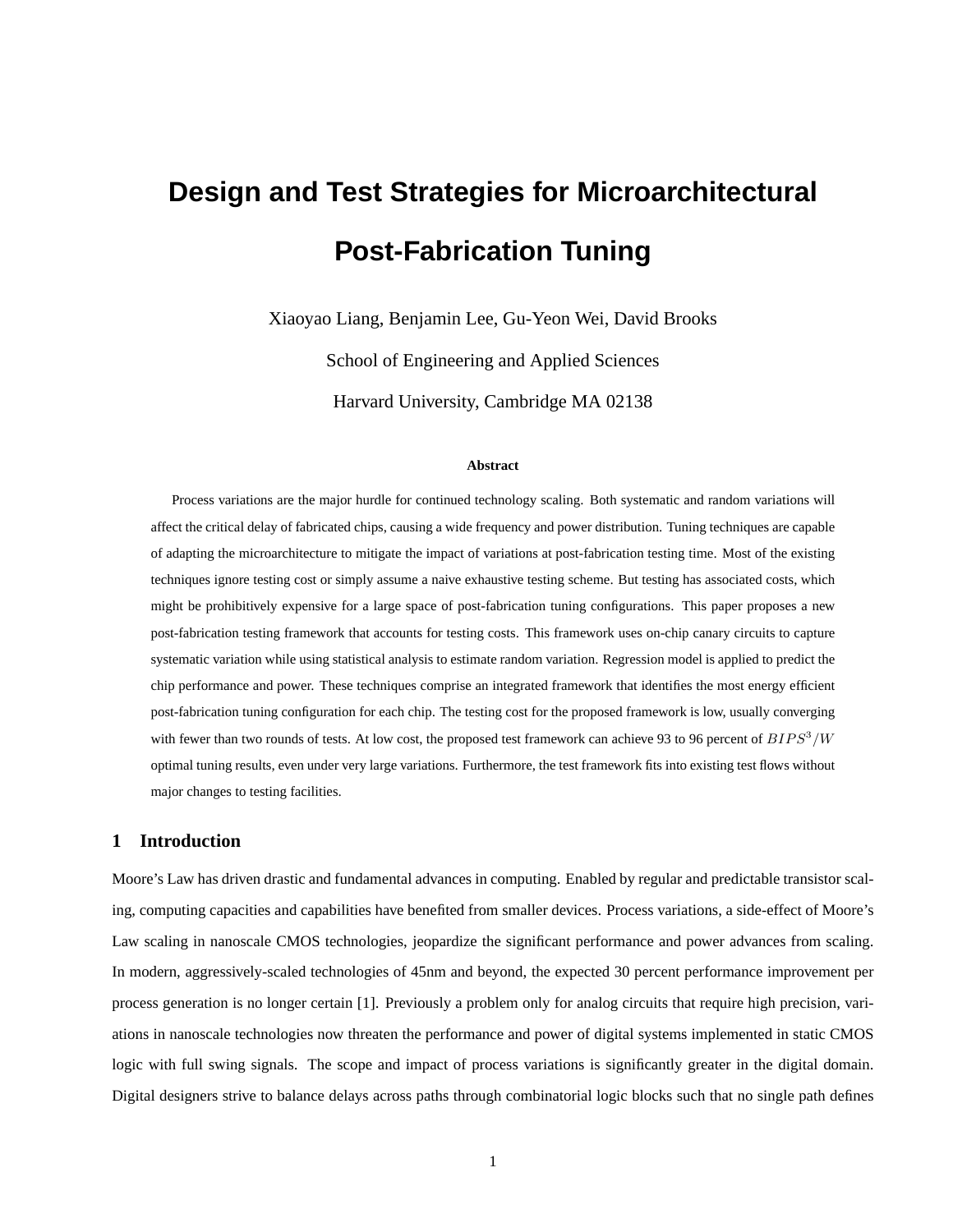the critical path delay. In the presence of process variations, digital designers are less certain of their delay balancing efforts since one marginal set of transistors could potentially compromise performance for the entire system.

Although statistical timing analysis attempts to model process variations at design time, the true impact of process variations is unknown until the chip returns from fabrication. Thus, strategies to mitigate process variations often include a post-fabrication component. Post-fabrication tuning configures a chip to compensate for realized process variations. Backbody bias might be used to alter the effective threshold voltage. Supply voltages might also be tuned using localized voltage domains implemented with on-chip regulators or voltage interpolation. Latencies for microarchitectural blocks might be tuned such that blocks with long delays use an extra pipeline stage instead of lengthening the critical path delay. Finally, microarchitectural structures might be resized to exclude slower elements, thereby improving their maximum operating frequency. Collectively, these tuning techniques mitigate variations at the microarchitectural level. Analysis at this level is necessary to fully account for variations' impact on microarchitectural performance (IPC) and power.

These variation mitigating techniques expose a large space of tunable parameters, presenting significant optimization challenges. Tuning techniques are typically evaluated by exhaustively searching the space to identify optimal configurations. However, the search space size grows combinatorially with the number of tuning techniques, the tunable parameters within each technique, and the number of tuned microarchitectural structures. Thus, exhaustive search is naive and prohibitively expensive in a post-fabrication tune and test framework. For high-volume parts, tune and test time must be minimized to manage costs. Exhaustive search simply does not achieve economies of scale.

Addressing these fundamental challenges in post-fabrication tuning, we propose an enhanced testing framework. This framework implements the standard test flow, which includes wafer-level test/repair, packaging, and chip-level test/bin. We enhance the standard flow to characterize process variations, to estimate the impact of those variations, and to optimize tunable parameters to best mitigate that impact. Such a framework addresses two fundamental challenges in mitigating process variations. First, post-fabrication tuning is required since the true impact of variations are unknown pre-fabrication. Secondly, intelligent modeling and optimization is required to tractably explore the space of tunable parameters.

The following summarizes the contributions of the proposed framework:

- **Mitigates Process Variations:** The framework implements the state-of-the-art in post-fabrication tuning (e.g., variable latency, voltage interpolation, structure resizing) to mitigate both systematic and random process variations. (Section 2)
- **Fits in Standard Test Flow:** The framework fits into existing test flows, including wafer-level test/repair, packaging, chip-level test/repair. (Section 3)
- **Enhances Standard Test Flow:** The framework characterizes process variations from canary circuit measurements to obtain a *variation fingerprint*. Regression on pre-characterized chips produces *predictive models*, which express the optimization metric,  $BIPS^3/W$ , as an empirically derived function of tunable parameters. Post-fabrication *statistical*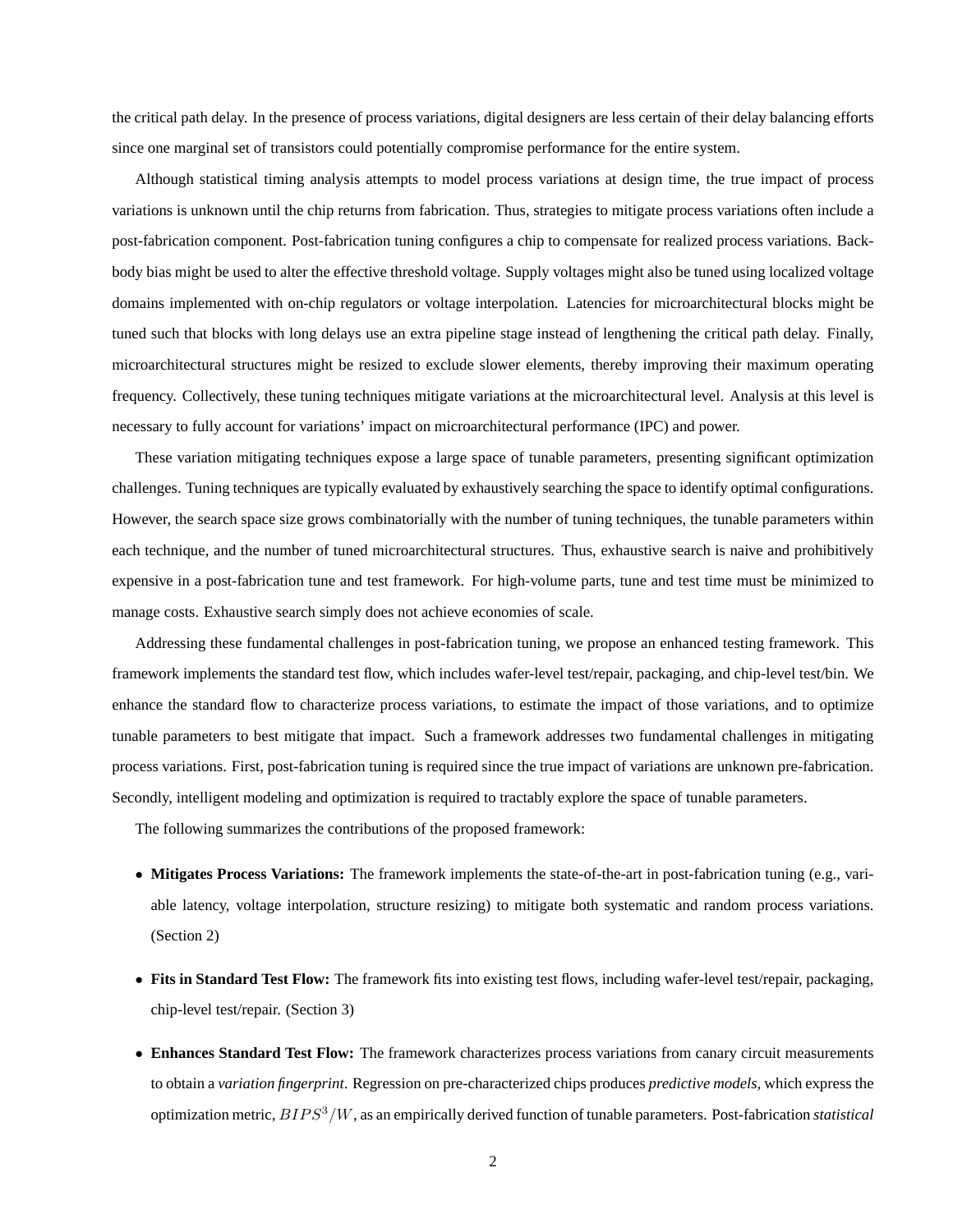*delay analysis* uses the variation fingerprint to estimate the delay impact of measured variations. Lastly, *constrained optimization* uses the computationally efficient predictive models to explore a large multi-billion point tuning space, identifying optimal per chip configurations subject to delay targets from statistical delay analyses. (Section 4)

• **High Efficiency, Low Cost:** In the presence of large systematic and moderate random variation, the framework delivers 93-96 percent of ideal  $BIPS^3/W$  efficiency while controlling testing costs by using fewer than two rounds of tests. Furthermore, we examine a variety of trade-offs between performance objectives and testing cost. (Section 5)

Collectively, the proposed testing framework effectively mitigates process variations, delivering high performance and power efficiency at low testing cost.

### **2 Motivation and Background**

The techniques described in this paper are at the intersection of microarchitectural design and test. As such, this section provides the necessary background in these subareas. We first briefly describe challenges related to variations and several post-fabrication tuning techniques proposed to overcome these challenges.

# **2.1 Process Variations**

While process variation exists at several scales (wafer to wafer, die to die), within-die (WID) variation is particularly important for nanoscale technologies. Variations impact device feature sizes and threshold voltages, which cause delay variations. For example, variations lead to a spread in logic gate speed in different parts of a chip. To meet target speed for the overall system, a typical design must accommodate the worst-case portion of the chip by either reducing the frequency or increasing the voltage. Both approaches create extra timing or voltage margins in faster parts of the chip, leading to a less-efficient system overall.

Process variation includes both systematic variations due to lithographic irregularities and random variations due to varying dopant concentrations. Systematic variation exhibits strong spatial correlation among device features for structures located close together. Canary circuits placed near a circuit of interest exploit these correlations yielding insights into a chip's systematic variations. In contrast, adjacent circuits are uncorrelated for random variations. While it is difficult to directly measure the random variation, statistical timing analysis provides a framework for reasoning about their impact. We combine canary circuits and statistical timing analysis to enable new capabilities in post-fabrication tuning.

This paper uses delay and power data are derived from Hspice circuit simulations at the 32nm technology node using Predictive Technology Models (PTM) [2]. We rely on a Monte-Carlo simulation framework, which is similar to prior approaches [3, 4, 5]. Ideally, we would use real silicon data to verify the proposed scheme. But acquiring silicon data about process variation is extremely difficult because this data is considered secret by many vendors. Thus, we apply Monte-Carlo simulation to model real silicon production. This framework considers both die-to-die (D2D) and within-die (WID) variations, handling systematic variations related to floorplans using a multi-level quad tree method. Recent experimental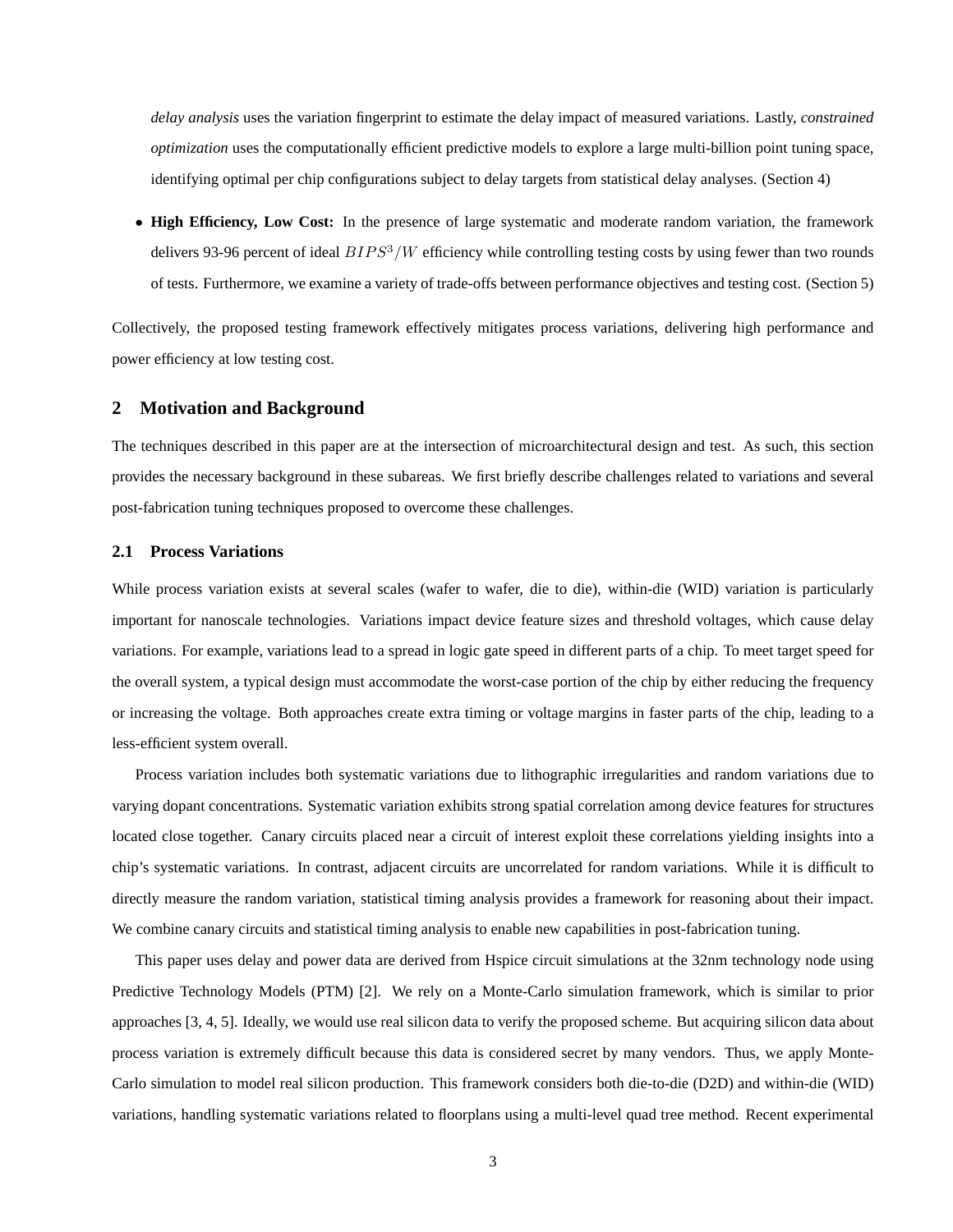results evaluate the accuracy of the quad-tree method, demonstrating errors of 5% relative to fabricated chips [6]. Such error rates are sufficiently low for our architectural studies. We modeled both random and systematic fluctuations at the transistor level. We assume  $\sigma L/L_{nominal} = 7\%$  for gate-length variations and  $\sigma V_{th}/V_{thnominal} = 15\%$  for threshold voltage variations. These assumptions are comparable to the data forecast in prior work [1, 7].

# **2.2 Post-Fabrication Tuning Techniques**

Vendors must perform detailed chip testing and tuning to address design uncertainty due to variations. Traditionally, most chip testing is performed directly after fabrication before systems move into the field. In contrast, built-in self-test (BIST) mechanisms perform tests at runtime to test the correctness of circuits under long-term reliability conditions. BIST approaches can be broadly grouped into two distinct approaches: those that check timing constraints at run-time with shadow (double) latches in pipelined combinatorial logic [8, 9], and those that perform runtime BIST checking by periodically taking cores off-line and executing test patterns that are stored close to the CPU core [10]. While both approaches require additional overheads in terms of latch area and power, storage for test vectors, and runtime performance overheads, if aging becomes a major problem in future CMOS technologies vendors may begin to adopt these techniques. In this work, since our focus is on static process variations, we consider tuning mechanisms that are configured at test time to compensate for performance and power penalties from process variations, but our post-fabrication tuning approach would be equally applicable to systems with runtime test capabilities. We defer this aging analysis for future work.

After diagnosing variations at test-time, traditional approaches apply global voltage/frequency tuning to sort fabricated chips into different speed-power bins. However, these global approaches are often too coarse-grained to effectively compensate for within-die variations. To address variations on a finer scale, many researchers have proposed fine-grained post-fabrication tuning techniques to customize individual processors in response to their variation profile.

Device tuning techniques seek to optimize delay by modifying the threshold voltage, supply voltage, or logic delays. For example, adaptive body biasing adjusts the threshold voltage for individual blocks of transistors to mitigate fluctuations in threshold voltages arising from the manufacturing process [11, 12, 13]. Mani, et al., make the case for coordinated optimization of gate sizes at design time and adaptive body bias post-fabrication [14]. "Voltage interpolation" technique provides the ability for different groups of logic gates within a block to switch between two static supply voltages (high and low) to accommodate gates that deviate from nominal delays [15, 16]. In both approaches, devices are partitioned into groups or blocks at design time, but the block level tuning occurs after fabrication and during test.

Several post-fabrication tuning knobs have been proposed at the architectural block level. Sylvester, et al. show the microarchitecture plays an essential role in post-fabrication tuning [17], surveying the many issues related to self-healing systems. We further this prior work by providing the necessary detailed design and testing solutions for post-fabrication tuning in high-end microprocessors. Most microarchitectural knobs tune either latency or resource sizes. Both latency and size tuning seek to reduce worst-case logic delays for blocks that suffer variations. Several researchers have proposed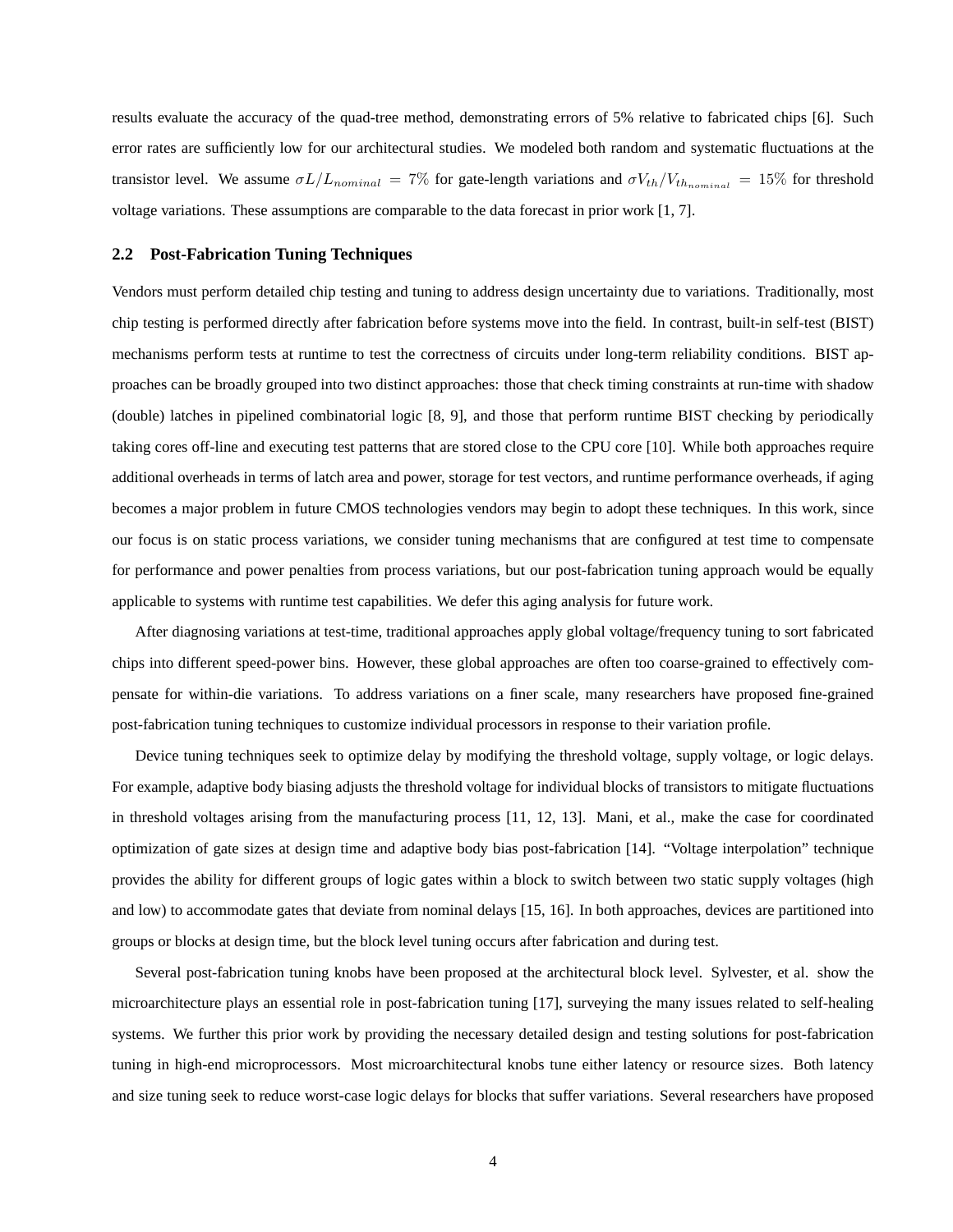architectural post-fabrication tuning, extending the latency of long pipelines to accommodate critical path delay outliers [18, 3, 19]. Researchers have also proposed register file resizing [3], cache resizing [20, 21], and criticality-aware prefetching and resource sizing [22].

This paper takes delay as the circuit's timing performance and latency as the number of stages used to pipeline the circuit. To meet delay targets, we focus on three post-fabrication tuning techniques: variable latency (VL) [16], voltage interpolation (VI) [16], and resizing [20]:

- Variable Latency (VL): VL provides two possible latency settings for each architecture unit. If the delay of one unit exceeds the target delay, the latency of that unit can be extended without reducing the global frequency. Extending the latency of architectural blocks often lead to an IPC loss and a detailed study of post-fabrication tuning configurations is required to guarantee a net performance gain when using this technique.
- **Voltage Interpolation (VI):** VI can provide fine-grained voltage tuning for each architecture unit. It can provide effective voltage levels by interpolating two global supply voltages (VddH and VddL). Depending on the number of cuttings of the logic blocks, we can have a different number of "effective" voltage levels, which we refer to the as VI points. These VI points are obtained by cutting logic into multiple voltage domains and assigning each domain to a low or high voltage. A VI point is a particular combination of low and high voltages across these domains. For example, a logic block divided in D voltage domains will have at most  $2^D$  unique VI points, which give the overall logic block an effective voltage achieved through interpolation across the D domains.
- **Resizing:** Resizing adjusts array sizes of key microarchitectural structures, which significantly impact system performance. If the delay cannot fit into the target frequency, we can reduce the array size by turning off part of the array that operates at a slow speed. This technique should be applied with caution since the size of key architecture queues is very important to the system performance. This technique trades off IPC with target frequency.

A common theme across the space of post-fabrication tuning schemes is an exacerbation of testing challenges. All techniques, in effect, require a per-chip customization of various resources at microarchitectural block granularities. Although many of the schemes appear promising, advances in testing strategies will be necessary to enable these schemes in practice.

# **3 Standard Test Flow**

The standard test flow for commodity microprocessors fulfills a variety of important objectives. We define the test flow as the sequence of steps from wafer fabrication to product shipment. A variety of tests are conducted at both wafer and packaged-chip levels, stuck-at fault checks, IDDQ measurements, at-speed functional tests, AC scan, etc. [23]. Test time directly translates into cost and, consequently, any post-fabrication tuning technique must minimally impact the test flow. This subsection provides a basic overview of a test flow for commodity microprocessors to show how our proposed testing strategy for post-fabrication tuning fits into the overall flow.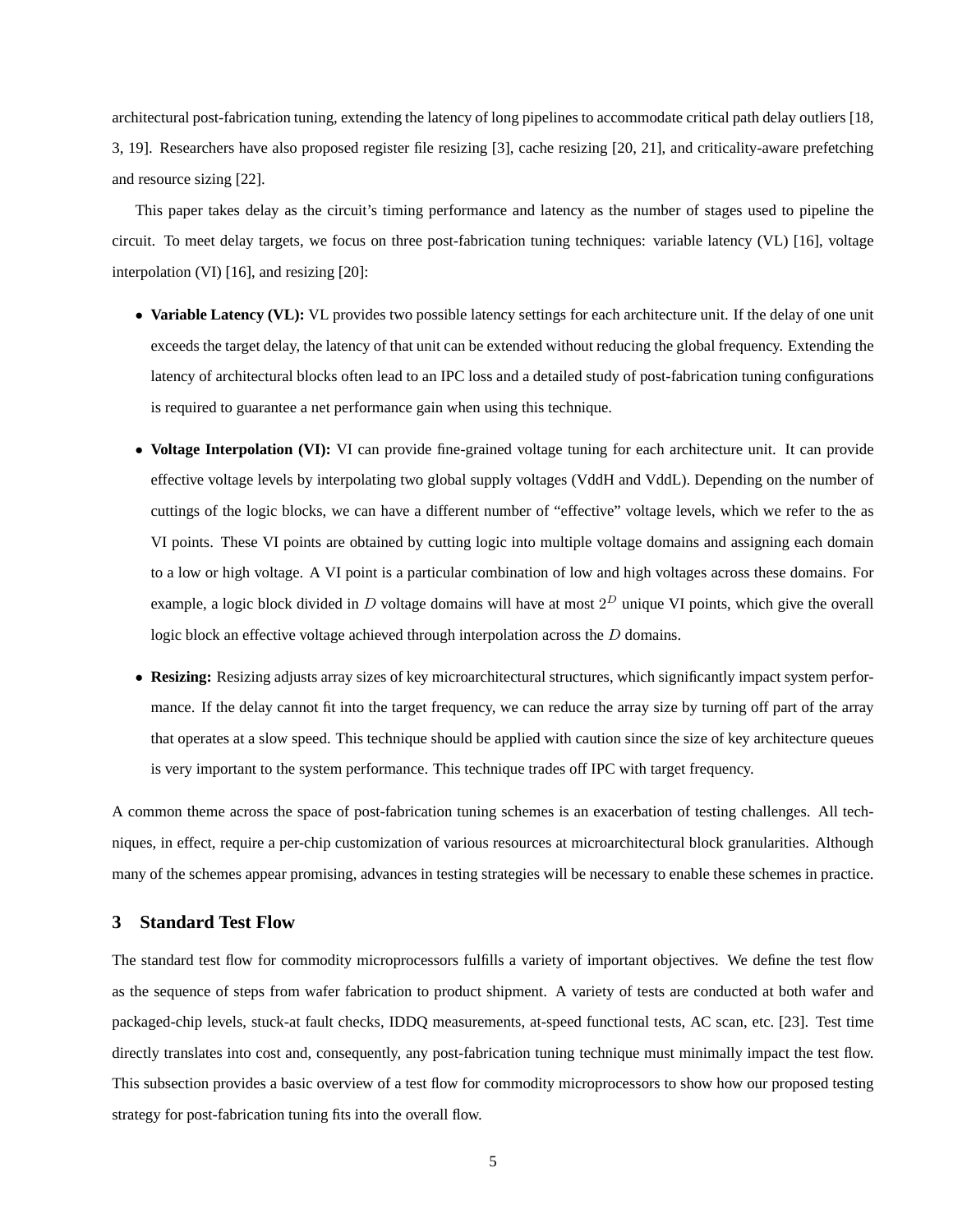

Figure 1: Illustration of standard microprocessor test flow with additional steps for proposed post-fabrication tuning.

Figure 1 presents a simple illustration of a standard test flow for microprocessors. Preliminary tests at the wafer level pre-screen defective parts early in the flow. After wafer-level test and sort, wafers are sent to the assembly house to be diced up and only parts that pass wafer-level tests are packaged. We assume a relatively long latency between chip packaging and the next test phase, especially if the fab and assembly houses are not co-located. Packaged parts are put through another round of rigorous tests and binning before they are shipped. Additional steps in the flow added for post-fab tuning, identified on the right, are described in Section 4.

**Wafer-Level Test and Repair.** Once a wafer comes out of the fab, wafer-level tests are performed by powering up and driving signals to the device under test via tips on a probe card. For example, built-in self test checking of on-chip memories are often run at the wafer level to identify bad bits that are flagged to be corrected by row and column redundancy circuits. Such memory array fixes are implemented via laser-cut fuses and/or on-chip electrical fuses (e-fuses). More generally these fuse technologies enable per-chip customization during post-fabrication tuning. Laser fuses offer simpler on-chip circuitry, but impose minimum area overheads for each fuse sight due to laser spot-size limitations. In contrast, e-fuses require additional circuitry for addressing and to set the fuses. However, e-fuses can be smaller and entirely embedded within chips. Set after packaging, these fuses offer an additional degree of tuning flexibility. In this paper, we assume that e-fuses are available for standard test flows and for post-fabrication tuning with low overheads.

**Packaging.** After wafer sort, bad parts are flagged (X in the figure) and good parts are sent for packaging. Fabrication and wafer-level test is often geographically separated from packaging and package-level test. For example, fabrication might occur in North America while the assembly house is located in Asia. As a result, long latencies between wafer-level and package-level tests are possible. If needed, these long latencies might be exploited for more thorough wafer or chip characterization, modeling, and optimization.

**Chip-Level Test and Bin.** After packaging, chips go through another round of rigorous tests to further sort out bad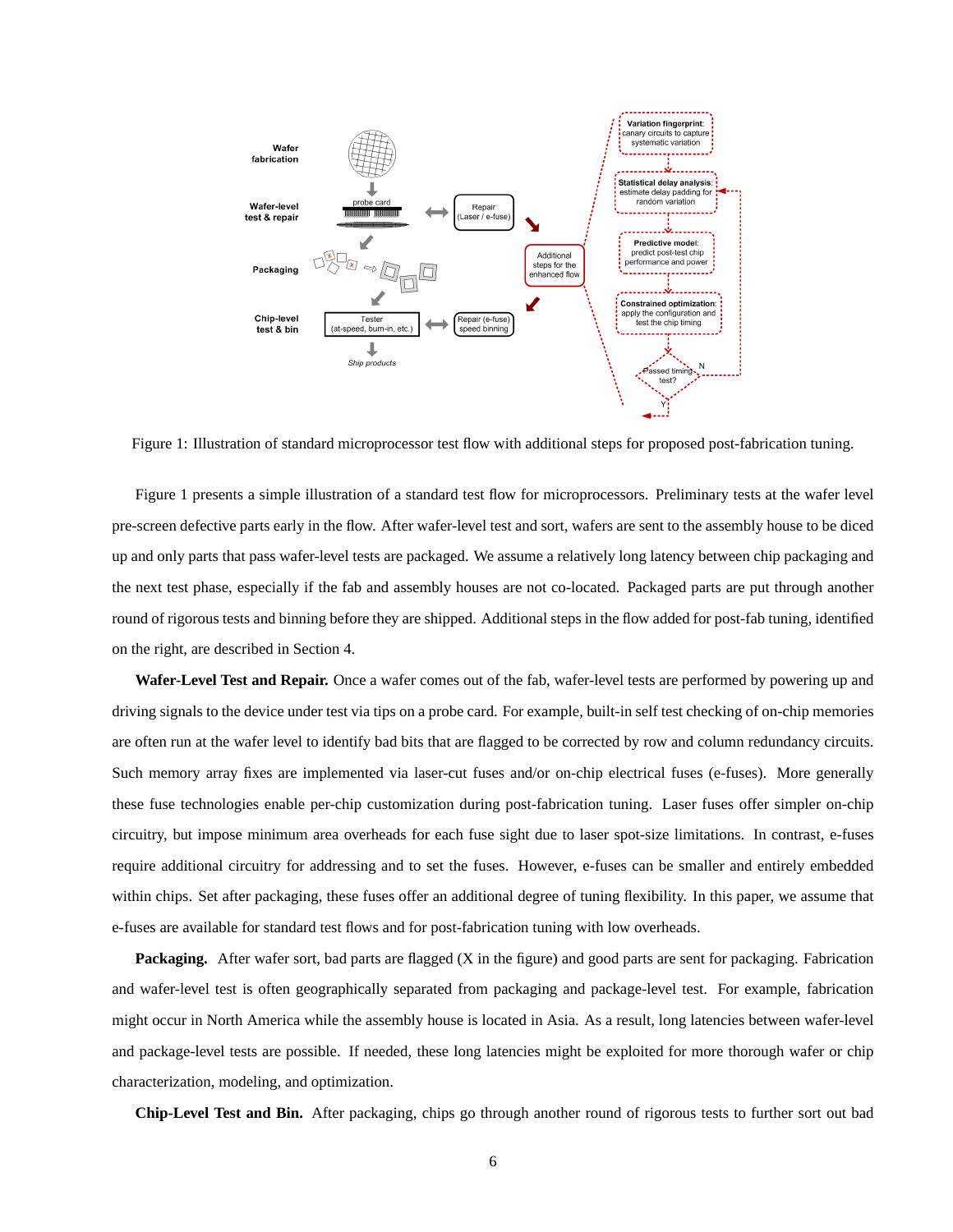chips. Since packaged chips encompass the environmental conditions (thermal and electrical) seen by the chips out in the field, extensive at-speed and burn-in tests are often run at this point. Again, modifications to the chips can be made via e-fuses, which can include settings for array fixes, clock distribution tuning [24], etc. In addition to package sort, chips are tested for binning such that higher performance (or more energy-efficient) parts can be sold at a price premium.

Cost is a critical component of the test flow as it directly affects the bottom line. As a device progresses further along the flow, it consumes increasing investments in terms of time and capital expense, making it more costly to throw out. Parts that pass wafer sort incur the added cost of packaging and further tests. A device that fails out in the field represents the worst-case scenario due to penalties for replacing them and damage to the manufacturer's reputation. However, testing is expensive and test times must be minimized to preserve profit margins.

# **4 Enhanced Test Flow**

Due to rising process variability in modern nanoscale process technologies, several post-fabrication tuning techniques have emerged as potential solutions to maximize performance and energy efficiency. However, for such techniques to be viable, they require low-cost test solutions that efficiently set tuning knobs without incurring large overheads. This section describes a generally-applicable testing framework for post-fabrication tuning with minimal impact on testing latency and time. Referring back to Figure 1, the right-most sequence of steps illustrate the additions made to the standard test flow. The proposed scheme relies on scan-enabled on-chip process monitoring circuits, also known as canary circuits, scattered throughout the chip to provide a "fingerprint" of on-chip process variability. Based on the variation fingerprint, we statistically estimate the true critical path delay. This estimated critical path delay is combined with regression models to predict and optimize performance and power responses as a function of various tunable parameters. We then apply the parameters identified optimal by regression models to chips and test to verify their timing behavior. If a chip passes the delay test, regression-predicted optima for tuning knobs are applied to the packaged part for shipment.

# **4.1 Variation Fingerprint**

The variation fingerprint of a chip characterizes its systematic variations using measurements of canary circuits.<sup>1</sup> Canary circuits are on-chip process monitoring circuits, commonly used to profile chip characteristics. Since canary circuits are physically located next to the critical paths of an architectural block, the effects of systematic variations on canary circuits and the average path are highly correlated. Ideally, delay measurements from canary circuits will perfectly match the average path delay. The design and use of canary circuits is an area of ongoing research. Without loss of generality, we use ring oscillators to demonstrate our proposed framework. A ring oscillator consists of a loop of inverters where the number of inverters is determined by logic depth. For example, a pipelined logic block with 30 FO4 delays per stage will require a ring oscillator with 15 inverters each of which drives an inverter sized 4x larger. Although we use ring oscillators to capture

<sup>&</sup>lt;sup>1</sup>Canary circuits are named after canaries in coalmines that helped determine the amount of breathable air in a coalmine. Thus, canaries are a metaphor for tools providing early measurement and detection.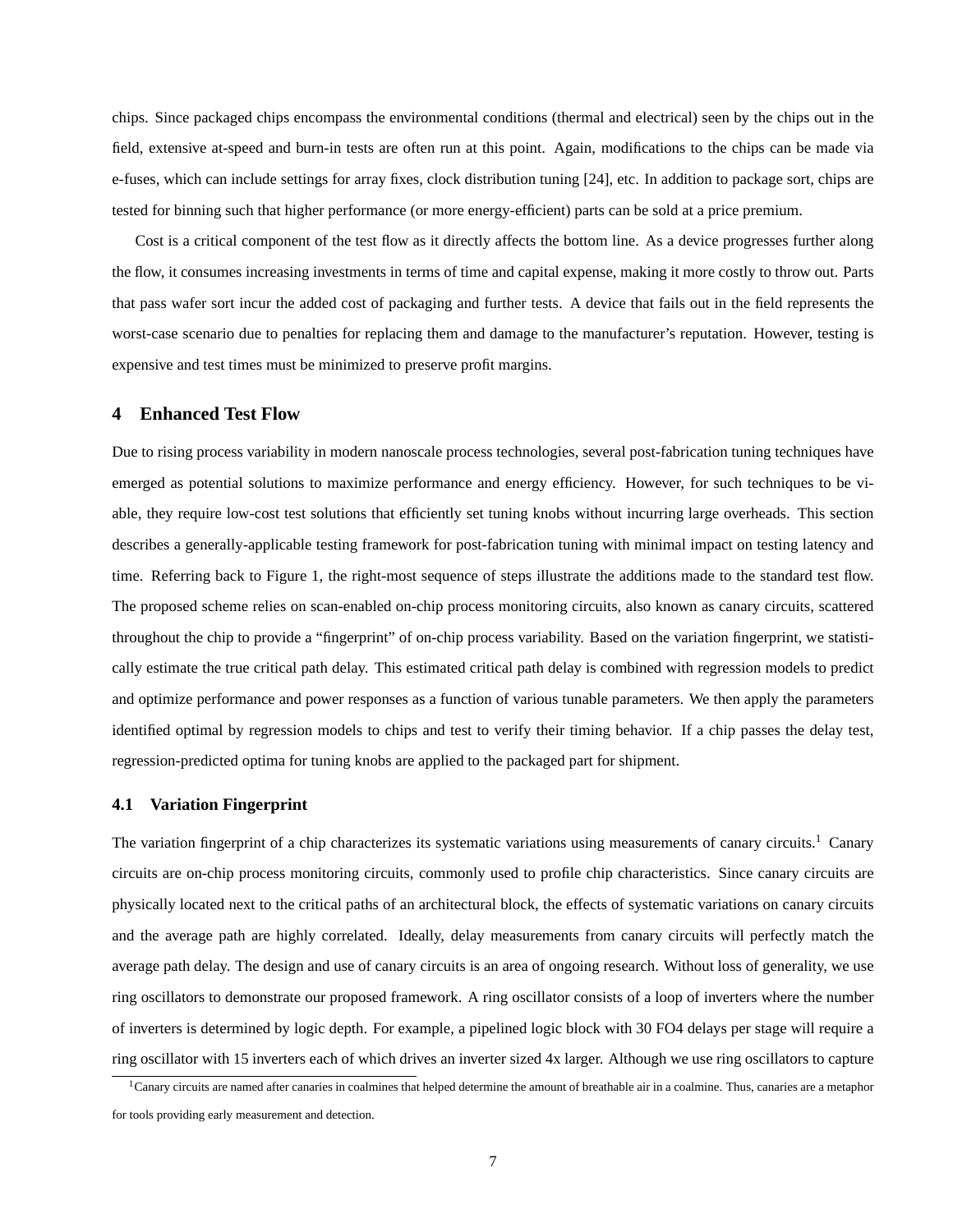

Figure 2: The PDF plot of the delay difference between the ring oscillator and critical path delay in the instruction decoder where  $\delta_R - \delta_C \sim N(\delta_S \approx 30ps, \sigma \approx 12ps)$ , a representative architectural block.

systematic variations, our methodology does not depend on this particular canary circuit and other canary circuits can be used, for exampe, for dynamic logics.

In practice, canary delays are imperfect proxies of path delays since canary circuits only capture systematic variations and do not account for random variations. These random variations will determine measurement differences between the canary circuit and the average path. Furthermore, canary circuits are representative of the *average* path and not the *critical* path. To illustrate this difference, we consider a hypothetical scenario where we know the delay for both ring oscillators and critical paths. To quantify delay differences, we implement a Monte Carlo experiment with one thousand instances of the instruction decoder, a logic-dominated architectural block, each instance with a slightly different oscillator and critical path delay due to process variations.

Figure 2 illustrates the distribution of delay differences between the oscillator delay  $(\delta_R)$  and the worst-case critical path delay ( $\delta_C$ ) in the decoder block from Monte Carlo simulations. The delay difference follows approximately a Normal distribution with mean  $\delta_S$  and standard deviation  $\sigma$ . Intuitively,  $\delta_S$  quantifies the expected difference between the measured ring oscillator delay and true critical path delay ( $\delta_S = E[\delta_R - \delta_c]$ ). If we consider a large number of paths through a logic block, the expected difference between measured ring oscillator delay and true *average* path delay is zero. But for a fully synchronous digital system, the true *critical path* delay determines the operating frequency. Given this difference between average and critical path delays and noting that ring oscillators are designed to capture only average delays, critical path delays are estimated from ring oscillators with an additional delay shift  $\delta_S$  that accounts for this difference.

The standard deviation  $\sigma$  captures variation in differences between measured oscillator delay and true worst-case critical path delay. This  $\sigma$  is primarily due to random variation on the critical paths, which produces a delay distribution for fabricated chips. We apply statistical analysis based on this distribution to estimate the worst-case critical path delay of each architecture block. In practice, we would fully pre-characterize  $\delta_S$  and  $\sigma$  by measuring an initial lot of fabricated chips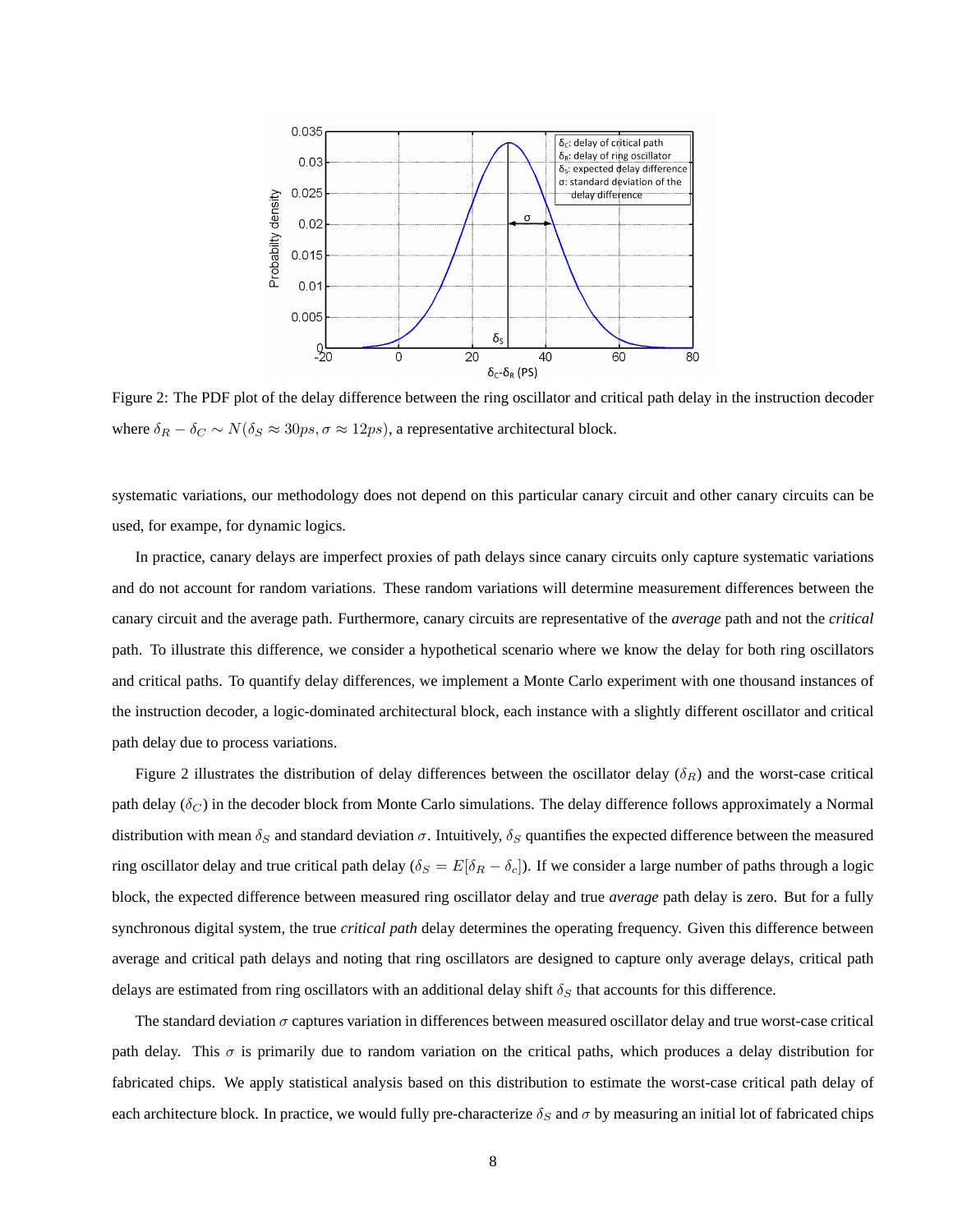during wafer-level test and repair as described in Figure 1. In this work, we assume 1,000 chips are pre-characterized early in the production cycle as the product ramps up. The overhead of measuring 1,000 sample chips is relatively low compared with the future mass production of millions of chips. This characterization might be refined as more chips become available for measurement.

#### **4.2 Statistical Delay Analysis**

In contrast to statistical timing analysis at design time, our testing framework implements post-fabrication statistical delay analysis. A post-fabrication test defines a target for critical path delay and identifies all chips that satisfy that target. Because worst-case critical path delay is unknown, the testing methodology must rely on a combination of a measured ring oscillator delay ( $\delta_R$ ), the expected difference between measured oscillator and true critical path delays ( $\delta_S = E[\delta_R - \delta_C]$ ), and extra delay padding ( $\delta_P$ ) that provides an error margin to the estimate of critical path delay. Padding  $\delta_P$  is needed since tests are evaluated with measured oscillator delays that may not accurately capture true critical path delay. Thus, the estimated critical path delay for a microarchitectural block is given by  $\hat{\delta}_C = \delta_R + \delta_S + \delta_P$  and the estimate is made more conservative by increasing  $\delta_P$ .  $\hat{\delta}_C$  is an estimate for the true delay  $\delta_C$ .

Post-fabrication delay tests are evaluated with estimated worst-case critical path delay  $\hat{\delta}_C$  but results may differ if tests were evaluated with true critical path delay  $\delta_C$ . We define the *block pass rate* ( $PR_{block}$ ) as the number of blocks that pass the same test under  $\hat{\delta}_C$ . Intuitively, the pass rate is a measure of confidence in the estimate  $\hat{\delta}_C$ . A high pass rate means  $\hat{\delta}_C$ is a conservative estimate and is likely at least as large as  $\delta_C$ . If  $\hat{\delta}_C \geq \delta_C$ , then any tuning configuration that satisfies the delay test for  $\delta_C$  (a more difficult constraint) will also satisfy the delay test for  $\delta_C$  (a less difficult constraint) leading to a high pass rate.

To further explore this relationship between *block pass rate* and average chip  $BIPS<sup>3</sup>/W$  efficiency, we consider a range of *chip pass rates* (PR<sub>chip</sub>) and define delay tests such that the pass rate is achieved. We translate chip pass rate to block pass rate using elementary probability theory for B blocks:  $(PR_{block})^{\alpha} = PR_{chip}$ . If B microarchitectural block delays are perfectly correlated, the chip-level pass rate must be satisfied by every block and  $\alpha = 1$ . If the B microarchitectural block delays are completely independent, each of the  $B$  blocks must have pass rate of  $(P R_{chip})^{1/B}$  and  $\alpha=B.$  In practice, blocks are neither fully correlated nor fully independent, implying  $1 \le \alpha \le B$ . In the absence of any variation, all blocks are perfectly correlated by design. Systematic variations reduce this correlation at coarse granularity and random variations reduce this correlation at fine granularity. The exact impact on correlation must be quantified by measurement or simulation. As described in Section 4.4, we empirically determine the proper value  $\hat{\alpha}$ , our best estimate of the true  $\alpha$ .

$$
PR_{block} = (PR_{chip})^{1/\hat{\alpha}} \tag{1}
$$

$$
\delta_P = Q(PR_{block}) \times \sigma \tag{2}
$$

Given  $\hat{\alpha}$ , we compute the block pass rate from the desired chip pass rate as shown in Equation 1. The block pass rate, in turn, defines the block-level delay padding as show in Equation 2. Specifically, we compute a particular quantile of the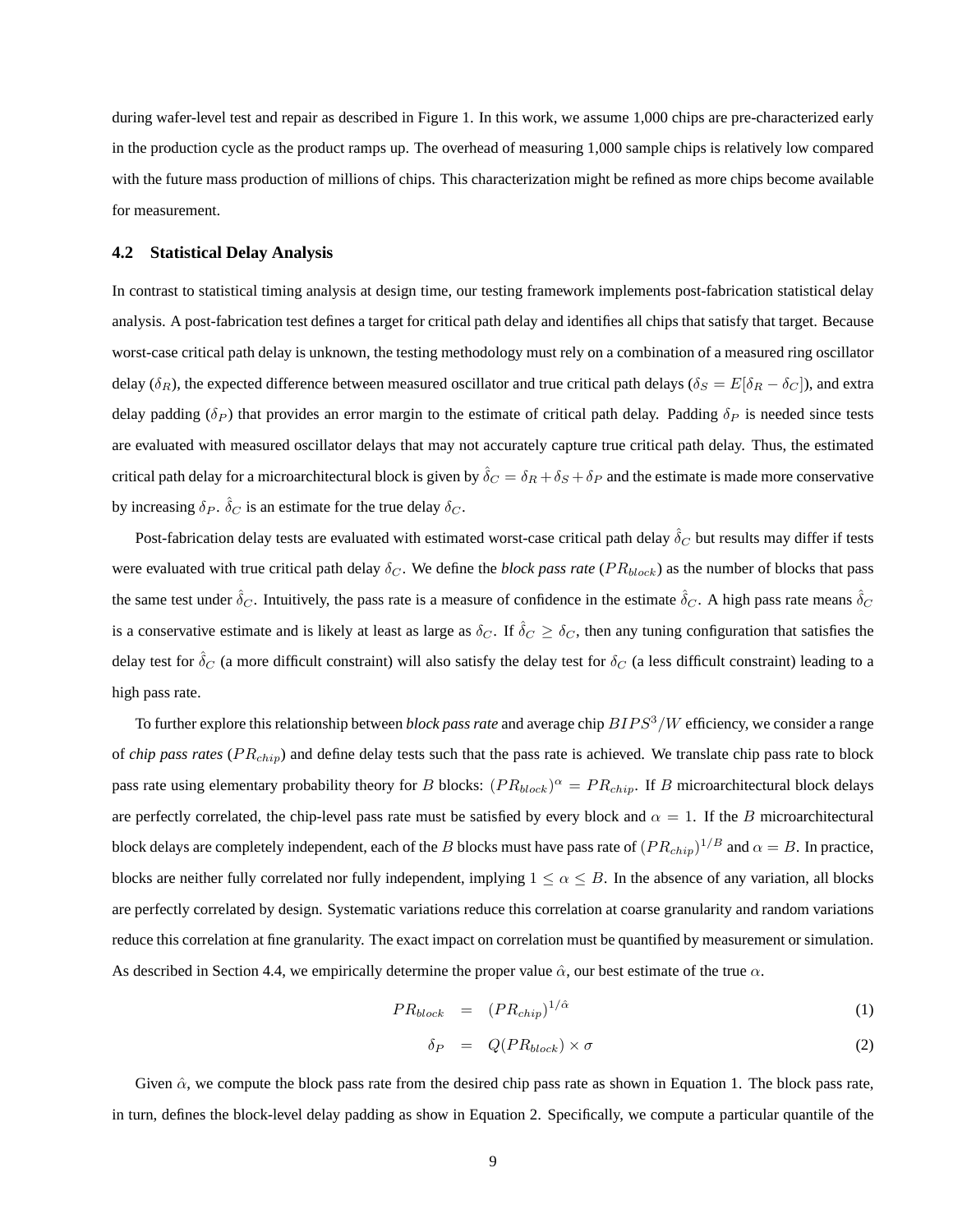| <b>Configuration Parameter</b>  | Value                       | <b>Configuration Parameter</b>         | Value                       |
|---------------------------------|-----------------------------|----------------------------------------|-----------------------------|
| Issue Width                     | 4 instructions              | <b>Issue Queues</b>                    | 20-entry INT, 15-entry FP   |
| Load Queue                      | 32-entries                  | Store Queue                            | 32-entries                  |
| Reorder Buffer                  | 80-entry                    | I-Cache, D-cache                       | 64KB, 4-way Set Associative |
| <b>Instruction TLB</b>          | 128-entry Fully-Associative | Data TLB                               | 128-entry Fully-Associative |
| <b>Integer Functional Units</b> | 4 FU <sub>s</sub>           | <b>Floating Point Functional Units</b> | 2 FU <sub>s</sub>           |
| L <sub>2</sub> Cache            | 2MB 4-way                   | <b>Branch Predictor</b>                | 21264 Tournament Predictor  |

Table 1: Baseline processor configuration.

| Arch unit  | <b>Latency choices</b> | <b>Array size choices</b> | VI points    |
|------------|------------------------|---------------------------|--------------|
| DEC.       | 3,4-cycle              |                           | 0.8:0.02:1.2 |
| MAP        | 3,4-cycle              | 32, 64, 96, 128           | 0.8:0.02:1.2 |
| RF         | 3,4-cycle              | 32, 64, 96, 128           | 0.8:0.02:1.2 |
| IO         | 3,4-cycle              | 10, 20, 30, 40            | 0.8:0.02:1.2 |
| <b>FXU</b> | 3,4-cycle              |                           | 0.8:0.02:1.2 |
| <b>FPU</b> | $4,5$ -cycle           |                           | 0.8:0.02:1.2 |

Table 2: Post-fab tuning knobs.

block's oscillator delay distribution and multiply by its standard deviation. For example, if we wish to achieve a block pass rate  $PR_{block} = 0.997$ , then  $Q(PR_{block}) = 3$ , since 99.7% of the probability distribution for estimates of critical path delay is located below  $\delta_S + 3\sigma$  (shown in the normal distribution of Figure 2). Both the quantile function Q and the standard deviation  $\sigma$  are known once we pre-characterize 1,000 chips to get a variation fingerprint during wafer-level test and repair as described in Figure 1.

# **4.3 Predictive Model**

We consider a space of configurations achievable by post-fabrication tuning that is defined by six microarchitectural parameters and three tuning techniques. The space contains hundreds of billions of possible configurations, which exhibit significant diversity in performance and power. To tractably identify optimal configurations for each chip, we must construct predictive models to capture the relationship between performance, power, and tuning parameters. Computationally efficient predictive models enable comprehensive optimization across the large configuration space.

We assume a baseline processor, which is comparable to the Alpha 21264, with parameters listed in Table 1. Our framework is not specific to this configuration space and might be applied more generally. To control the number of simulations in this work, we use 8 SPEC2000 benchmarks and rely on Sim-Point for sampling [25]. Phansalkar et al. show that 8 benchmarks (*crafty, applu, fma3d, gcc, gzip, mcf, mesa, twolf*) can adequately represent the entire SPEC2000 benchmark suite [26]. For each benchmark, 100 million instructions are simulated after fast forwarding to specific checkpoints. In this paper, single number results of power or performance correspond to the harmonic mean of all simulated benchmarks.

We study six architectural units: instruction decoder (DEC), register rename table (MAP), physical register file (RF), issue queue (IQ), fixed-point unit (FXU), and floating-point unit (FPU). We apply three post-fabrication tuning techniques to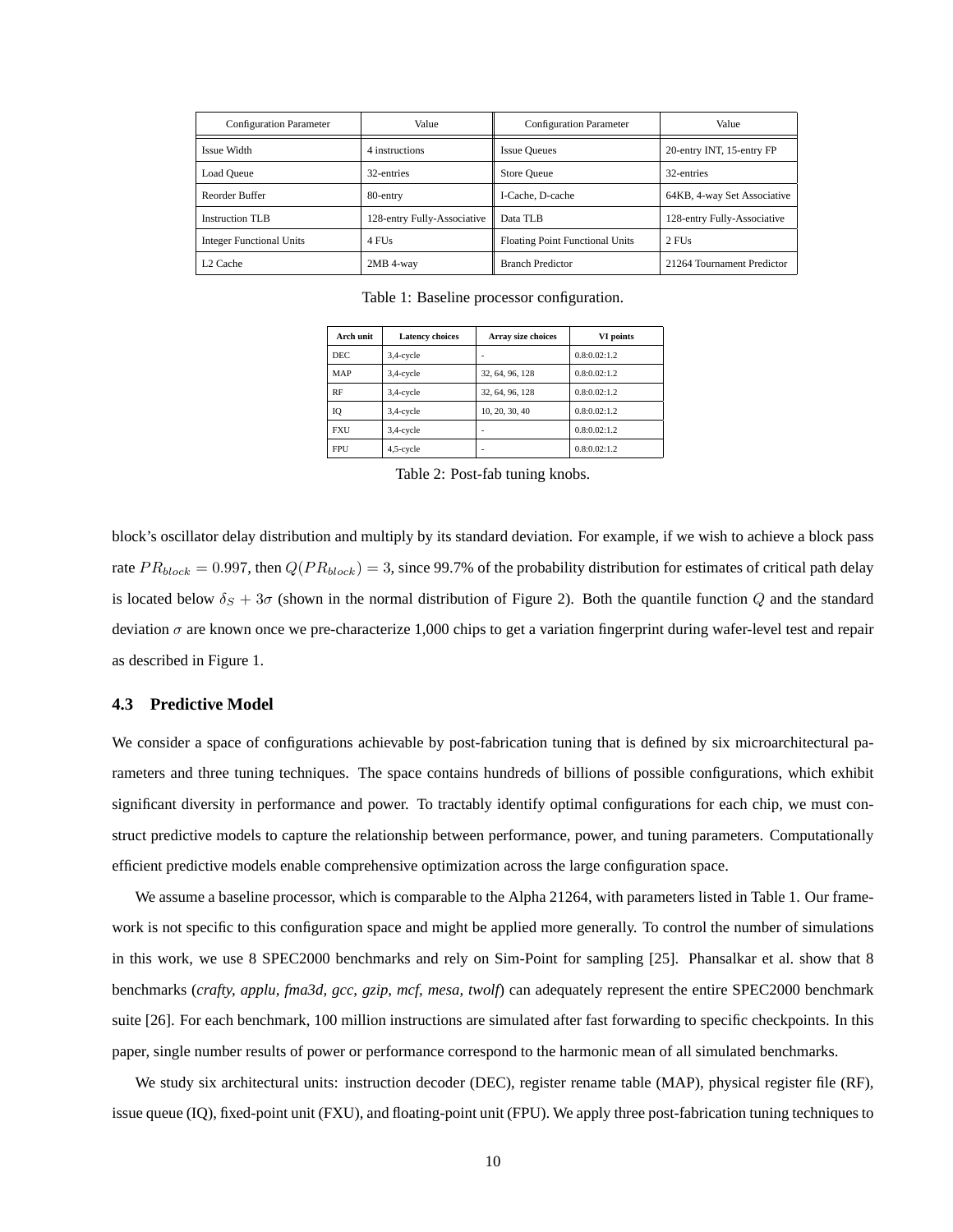

Figure 3: Power-BIPS for different settings for two chips.

these structures: voltage interpolation (VI), variable latency (VL), and structural resizing. The possible tuning parameters are listed in Table 2. With voltage interpolation, every unit can have 20 effective voltage settings from 0.8V to 1.2V in increments of 0.02V. These 20 settings are derived from 20 corresponding combinations of high-low voltage settings. With variable latency, every unit can have two latency choices. Array structures take one of four sizes. Additionally, we allow eight frequency choices for each chip. This yields a large design space of 282 billion post-fabrication configurations, which cannot be exhaustively evaluated in simulation or measurement. Again, our framework is not specific to this configuration space and might be applied more generally.

Figure 3 illustrates the power and performance characteristics for two chips experiencing different process variations. For each chip, the figure considers a representative subset of the 240 billion configurations. Even for this reduced subset of configurations, we find different configurations produce very different power and performance values. Across these configurations, we find performance ranges between 0.39 and 1.39 BIPS, a factor of  $3.6 \times$ . Similarly, we find power ranges between 0.53 and 0.98, a factor of  $1.86 \times$ . Given the size of the configuration space and observing that each chip might have different optimal configurations, an exhaustive exploration of these post-fab tuning configurations is intractable and we require more computationally efficient methods.

Techniques in statistical inference reveal performance and power trends from sparsely measured configuration samples, enabling performance and power analysis for much larger, comprehensive tuning spaces. In particular, we apply splinebased regression models, which predict a performance or power response as a function of design parameter values [27]. Within this framework, interactions between predictors are captured by products terms specified in the models' functional form using domain-specific knowledge. For example, cache sizes for adjacent levels in the memory hierarchy should interact (i.e., the optimal L1 cache size depends on the L2 cache size and vice versa, thereby requiring joint optimization). Nonlinearity is captured by cubic spline (ie. piecewise polynomial models) transformations on the predictors. Given sparsely measured configurations from the space, a multi-dimensional curve fit is performed to capture the relationships between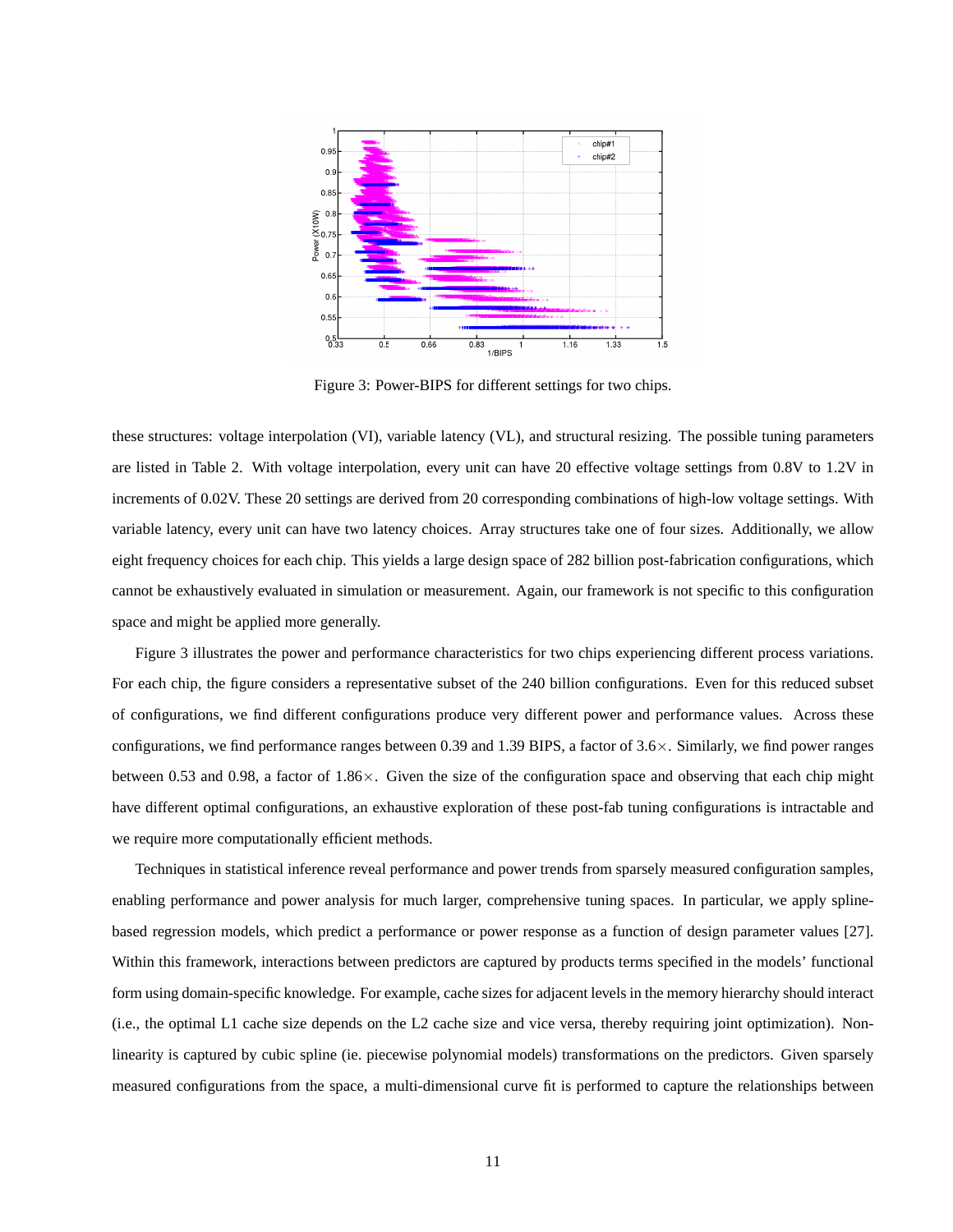

Figure 4: Distribution of prediction errors for 100 random validation configurations.

design metrics of interest and tunable parameters. Model construction is computationally efficient and may be reduced to a series of cubic transformations followed by a linear solve (highly-optimized matrix operations). Model evaluation, expressed as matrix multiplication, is also highly efficient. Hundreds or thousands of predictions per second are possible. This computational efficiency allows us to tractably explore a large space of microarchitctural structural, voltage, and latency configurations.

We train regression models with 500 configurations sampled uniformly at random from the space of 282 billion points. Such a sparse sampling is used to construct unbiased models that weight every part of the configuration space equally. These training configurations are measured at the beginning of a production cycle, incurring the one time cost of constructing these models. Figure 4 illustrates model accuracy when validated against simulation for 100 randomly selected and separate validation points, demonstrating median errors of 7.4 percent for performance. Similar models have been applied to and validated for practical design studies, demonstrating accuracy sufficient for early stage design optimization [28]. This prior work also found outlier errors tend to occur near design space boundaries where models are extrapolating instead of interpolating. Since joint performance and power optimization typically identifies optima well within space boundaries, outliers are unlikely to significantly affect our analysis. However, outliers might be mitigated with more advanced sampling techniques. For example, Latin Hypercube sampling ensures evenly spaced samples and weighted sampling emphasizes training configurations from regions of the space modeled less accurately. To further reduce error, we might continuously refine these models as chip manufacturing provides additional training samples across production cycles.

Our enhanced test flow relies on these efficient predictive models to capture the relationship between  $BIPS^3/W$  efficiency and post-fab tuning parameters. Since test time and costs have a direct impact on profit margins, statistical inference and other modeling methodologies are imperative. The computational efficiency of regression models enables previously intractable modeling and optimization for the space of structure sizes, latencies, and voltages. The results of regression model optimization determine the configuration applied in post-fabrication tuning.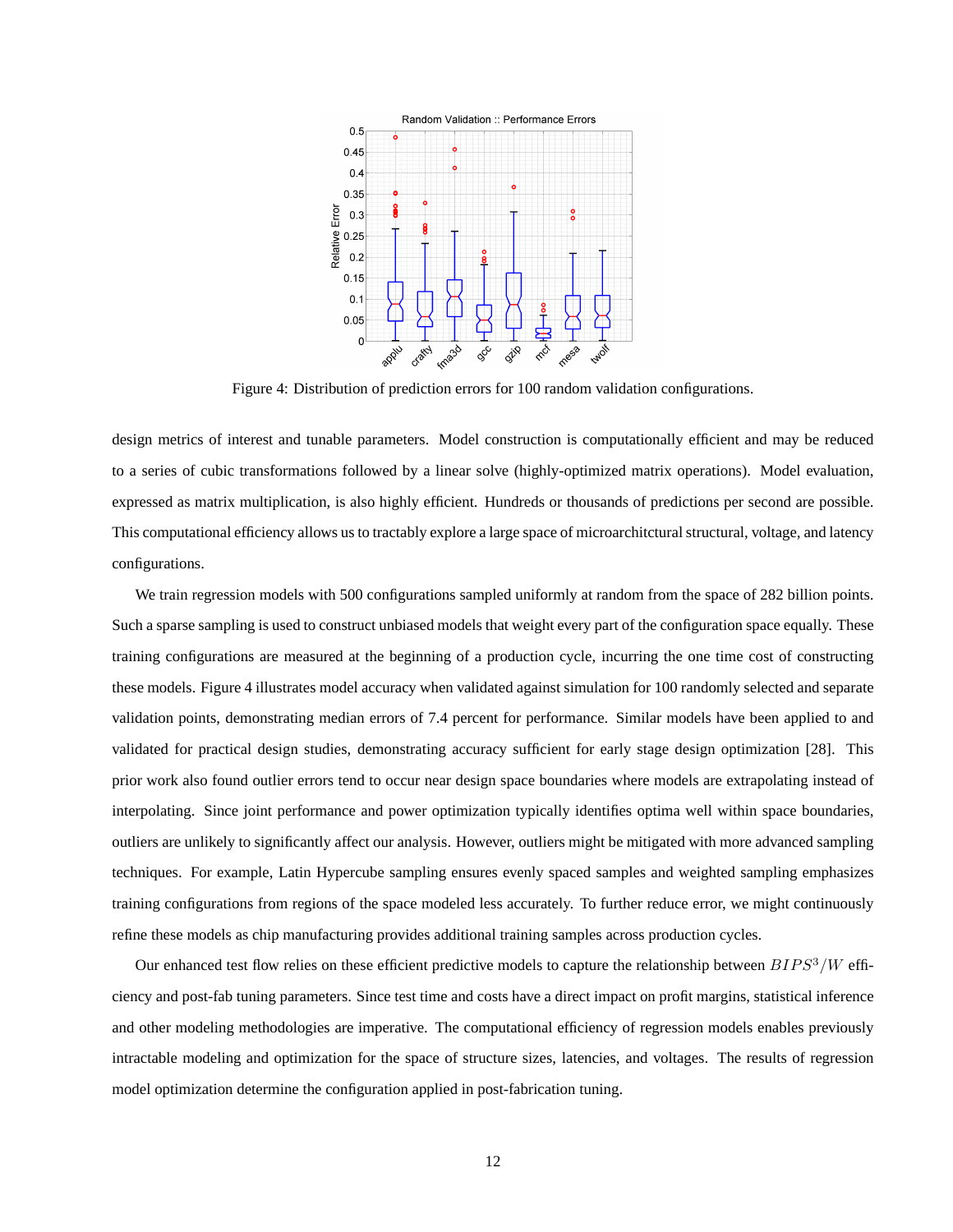

Figure 5: BIPS<sup>3</sup>/W and price for representative Intel Xeon processors (12MB L2, 1333MHz FSB, 45nm) [30]. Data series annotated with products' frequencies in GHz.

# **4.4 Constrained Optimization**

Constrained  $BIPS^3/W$  optimization identifies optimal tuning configurations. Delay constraints are provided from analyses of Section 4.2 while  $BIPS^3/W$  estimates are provided by predictive models of Section 4.3.

**Optimization Objective.** Current microprocessors are binned with respect to maximum achievable clock speed or power efficiency as power often constrains performance in modern designs. Given the direct trade-off between frequency and power, we differentiate chips via the  $BIPS<sup>3</sup>/W$  metric [29]. Derived from the cubic relationship between power and voltage/frequency, this metric is voltage and frequency invariant. However,  $BIPS^3/W$  is sensitive to parameters in the post-fabrication tuning techniques studied throughout this work. In the absence of detailed cost and pricing models, which are typically closely guarded industrial secrets, we use  $BIPS^3/W$  as a proxy for price and evaluate the proposed framework with respect to trade-offs between  $BIPS^3/W$ , yield and test time.

Published product data sets, although lacking detailed price and performance components, suggest a strong relationship between  $BIPS<sup>3</sup>/W$  and price. For example, Figure 5 plots price against  $BIPS<sup>3</sup>/W$  as reported by data sheets for server class processors. The figure illustrates ten frequency bins for a particular server product and the price differentiation across these bins. This data captures only the frequency contribution to BIPS and its associated power cost. Despite analyzing this subset of  $BIPS$  contributors (other contributors include latency, structure sizes), we observe material relationships between  $BIPS^3/W$  and price. An exponential relationship is fit very closely to  $(R^2=0.98)$  to six of ten *standard* products. We would expect similar relationships if latency and size contributions to  $BIPS$  were included. Thus, we take  $BIPS<sup>3</sup>/W$ as our proxy for price without loss of generality. Price is likely a function of  $BIPS<sup>3</sup>/W$  and, although we illustrate an exponential function, the exact function is orthogonal and independent of the proposed methodology. Any other price function might be used in our testing framework.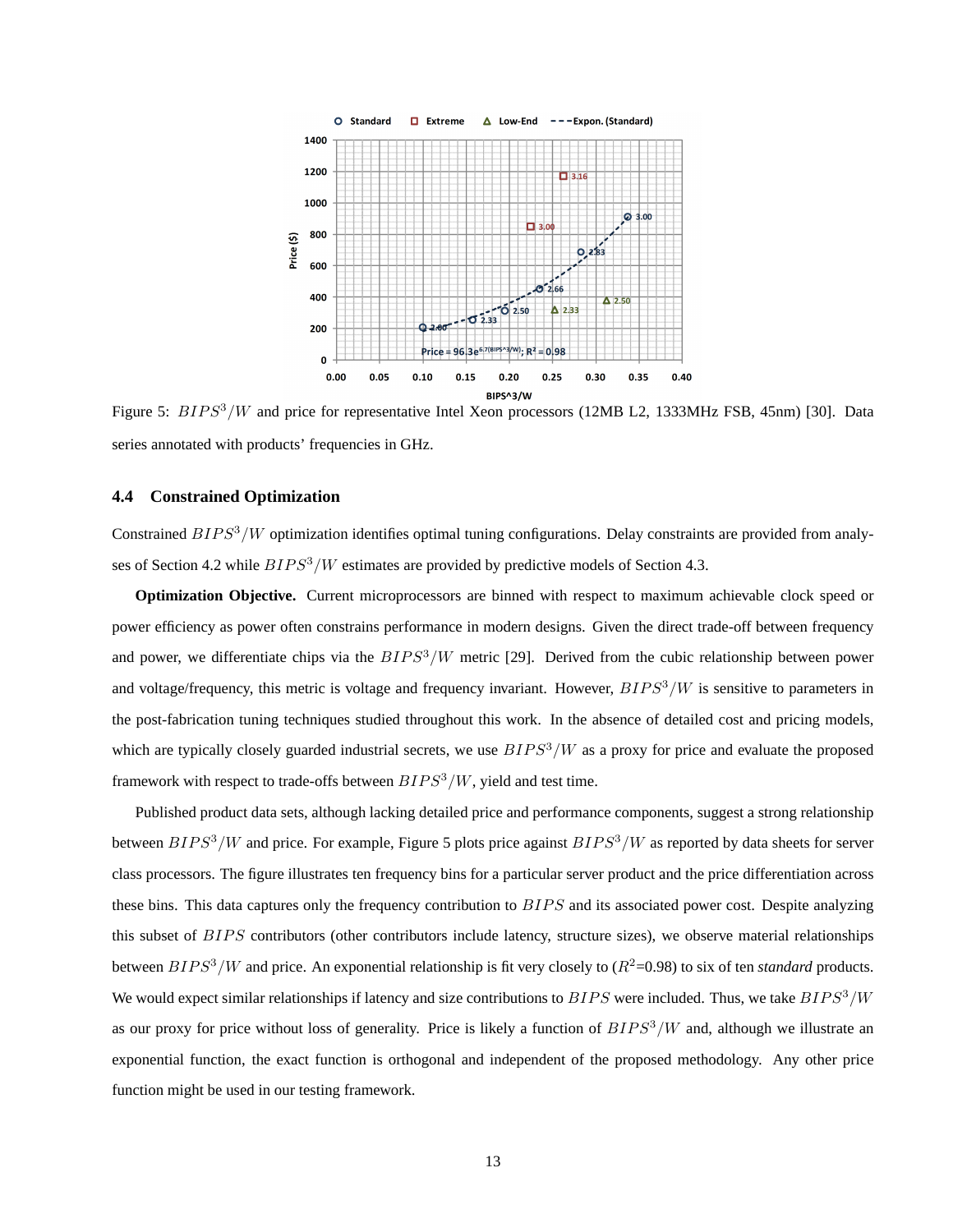Four of ten products are outliers, which Intel classifies for different market segments. Intel grades the two products above the exponential trend as *extreme* processors for their high frequency and significant power costs. Despite their low BIP S<sup>3</sup>/W, these processors are sold at much higher prices. Similarly Intel grades the two products below the trend as *lowend* processors for their low frequency and exceptionally low power costs. Despite their high  $BIPS^3/W$ , these processors are sold at much lower prices. Thus, although most processors exhibit an exponential relationship between  $BIPS^3/W$  and price, the current market for microprocessors prefers high performance over low power. In such a market, processors with high frequency and exceptionally high power costs are sold at much higher prices than processors with low frequency and exceptionally low power costs. As power becomes increasingly important in the microprocessor market, prices of the four outliers will likely gravitate toward the exponential trend.

**Optimization Constraints.** The framework maximizes  $BIPS<sup>3</sup>/W$  of the overall chip while ensuring each architectural block satisfies the constraint of Equation 4. The estimated critical path delay consists of three components. Ring oscillator  $\delta_R$  is measured and known for each block. The delay shift  $\delta_S$  is pre-characterized for a small number of chips and is included in the variation fingerprint. Lastly,  $\delta_P$  is delay padding computed for a desired block pass rate from Equation 2. For each block, the estimated critical path delay  $\delta_C$  is constrained to be less than the delay of the tuning configuration. A block's delay is a function of its configuration, which includes configured voltage  $V_{cf,q}$  relative to some nominal voltage  $V_{nom}$ , configured latency  $L_{cfg}$ , and configured frequency  $f_{cfg}$ .  $V_{cfg}$  affects the constraint as a higher voltage  $V_{cfg}$  reduces critical path delay and allows the constraint to be more easily satisfied.

$$
\hat{\delta}_C = \delta_R + \delta_S + \delta_P \tag{3}
$$

$$
\hat{\delta_C} \times \frac{V_{nom}}{V_{cfg}} \leq \frac{L_{cfg}}{f_{cfg}} \tag{4}
$$

The space of post-fabrication tuning configurations is defined by combinations of  $V_{cfg}$ ,  $L_{cfg}$ ,  $f_{cfg}$ . The optimization relies heavily on the computational efficiency of our predictive regression models. We exhaustively evaluate regression equations to predict the performance and power efficiency of every configuration. We repeat this optimization for every chip, obtaining chip-specific measurements for  $\delta_R$  and identifying chip-specific optimal values for  $V_{cfg}$ ,  $L_{cfg}$ ,  $f_{cfg}$ .

**Calibrated Optimization.** Recall the analysis of Section 4.2 assumes an empirically derived  $\hat{\alpha}$ . To empirically determine the measure of block-level correlation  $\hat{\alpha}$ , we repeat the above optimization for varying values of  $\alpha$ ,  $1 \le \alpha \le B$ . For each value of  $\alpha$ , we characterize pass rates using the estimated critical path delay  $\hat{\delta}_C$  and the true critical path delay  $\delta_C$ . The empirically derived  $\hat{\alpha}$  is chosen such that pass rates are equal for both analyses. This empirical calibration effectively identifies the degree to which blocks are correlated or independent. The calibration of  $\hat{\alpha}$  is a one-time cost, requiring detailed measurements of true critical paths for 1,000 sample chips early in the manufacturing process.

The chip pass rate directly influences the performance of chips passing the delay test. Figure 6 quantifies this relationship, plotting  $BIPS<sup>3</sup>/W$  efficiency against chip pass rate. A high pass rate leads to lower average efficiency since the high pass rate is achieved by more delay padding  $\delta_P$  and conservative estimates of  $\hat{\delta}_C$ , which effectively increase the delay a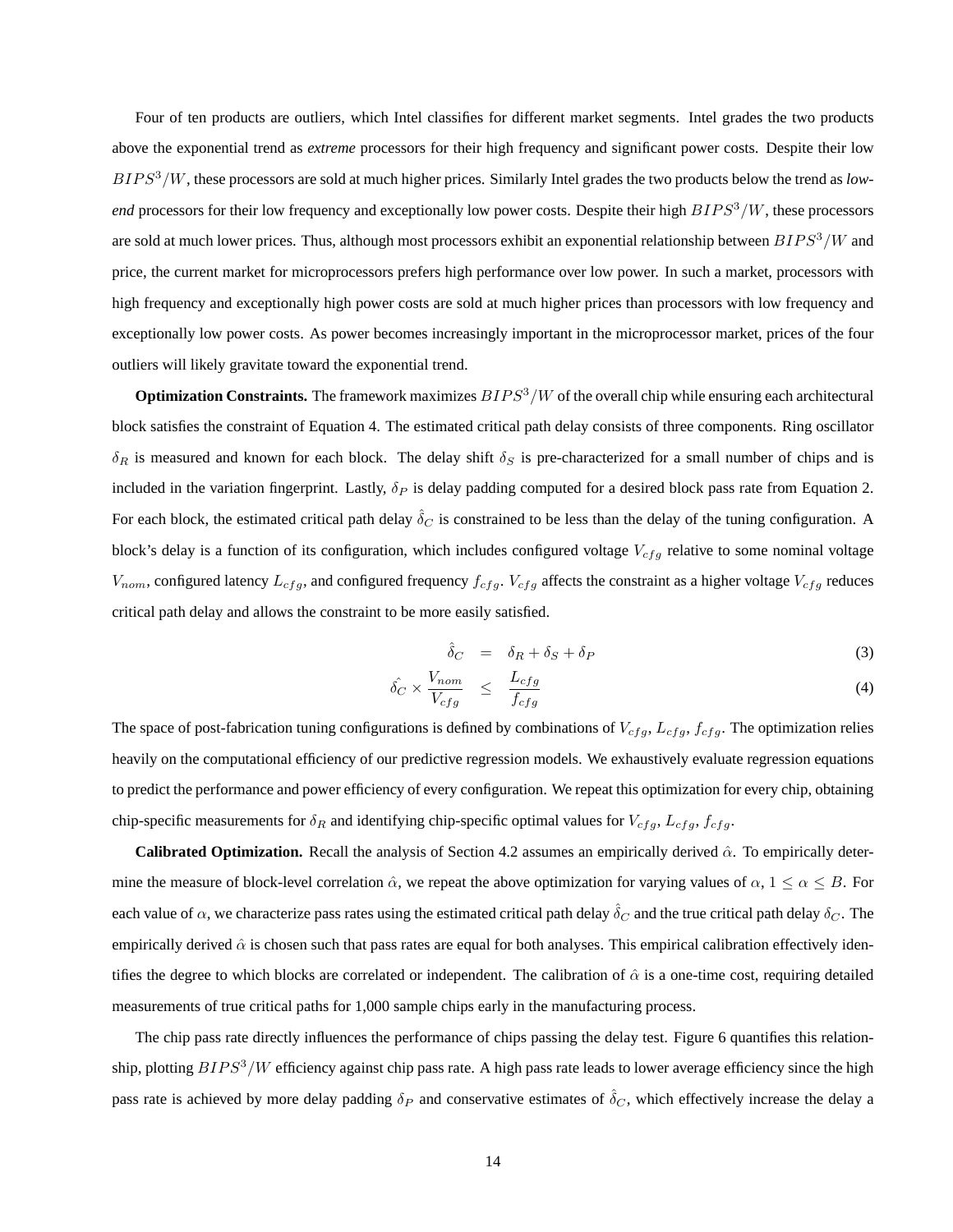

Figure 6: The relationship between average  $BIPS^3/W$  and the chip pass rate.

chip can deliver and still pass. Searching the space of post-fabrication tuning configurations under such conservative delay estimates will produce configurations with higher latencies, lower frequencies, and higher voltages. The net effect is lower efficiency. In contrast, if we consider a low pass rate, less delay padding  $\delta_P$  is required and more  $BIPS^3/W$  efficient configurations are identified. However,  $\hat{\delta}_C$  is a less conservative estimate, which increases estimation error ( $\hat{\delta}_C$ - $\delta_C$ ) and causes more chips fail delay tests than when evaluated under the true critical path delay  $\delta_C$ .

### **5 Analysis and Evaluation**

We evaluate the proposed testing framework by assessing trade-offs the delivered  $BIPS^3/W$  and various measures of testing cost, including the number of tests and the density of canary circuits. We find our framework robust against higher systematic variation, fewer tunable knobs, and differences across workloads. Lastly, we evaluate our post-fabrication tuning framework with several testing and tuning heuristics, finding fundamental trade-offs between  $BIPS^3/W$  and testing cost.

#### **5.1 Tuning with Multiple Tests**

There is an inherent trade-off between  $BIPS^3/W$  and pass rate for a single test iteration. As shown in Figure 6, the pass rate directly influences the average  $BIPS^3/W$  efficiency of chips passing the test. Average efficiency decreases with increasing pass rates. Further exploring the relationship between pass rate and average efficiency, we consider multiple tests and their ability to deliver greater efficiency. Multiple tests stratify chips by their  $BIPS<sup>3</sup>/W$  efficiency to improve average efficiency. Suppose, for example, we implement two tests. The first test is defined to achieve a low pass rate. Although a small fraction of chips pass this first test, each passing chip will achieve high  $BIPS^3/W$  efficiency as shown in Figure 6. The second test is defined to achieve a high pass rate, effectively a catch-all for chips that fail the first test. Due to this higher second pass rate, chips that fail the first but pass the second test will achieve on average lower  $BIPS^3/W$  than those that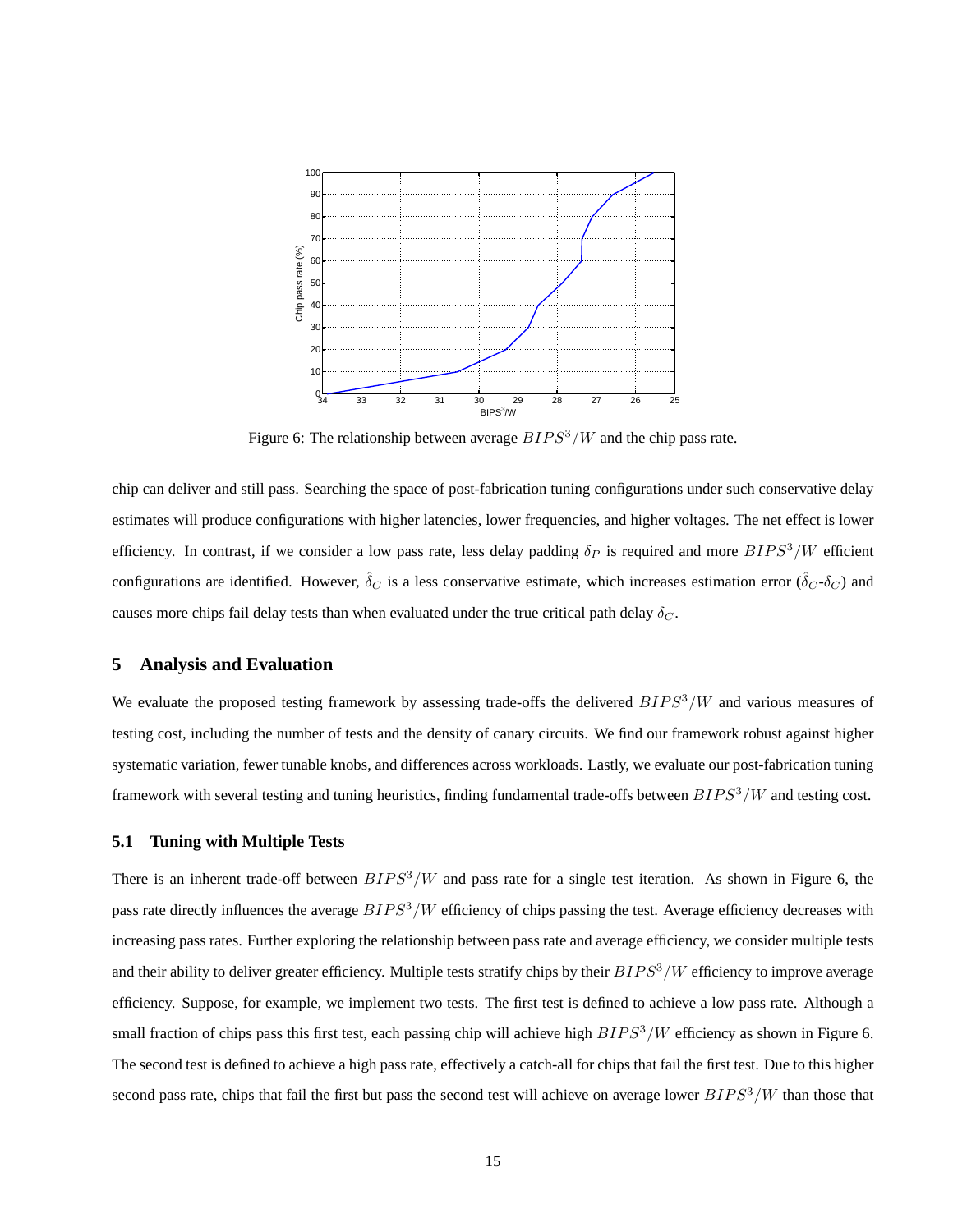

Figure 7: The relationship between the averaged  $BIPS^3/W$  and the number of tests.

pass the first test.

Given this intuitive understanding of multiple tests, we consider a range of test counts and assess its impact on delivered efficiency. Figure 7 illustrates efficiency trends as the number of tests increases. We consider a continuum between *notuning* and *oracle-tuning*. No-tuning is the baseline method which does not implement post-fabrication tuning techniques for architecture flexibility, voltage interpolation, and variable latency. Thus, in the no-tuning case, the operating frequency is defined by the slowest critical path on the chip. In contrast, oracle-tuning assumes the true critical path is estimated perfectly with no error. Given this perfect estimate where  $\hat{\delta}_C = \delta_C$ , the enhanced test flow fully utilizes architectural flexibility, voltage interpolation, and variable latency to maximize  $BIPS<sup>3</sup>/W$  efficiency while guaranteeing constraints for the true critical path delay are satisfied. The efficiency results of oracle-tuning are not achievable in practice since it would require perfect knowledge of each architectural block's critical path.

To explore intermediate values between no-tuning and oracle-tuning, we consider varying test counts between one and five. We assume a final pass rate of 100 percent, which means all chips must eventually pass a delay test and the total pass rate across T tests must sum to 100 percent:  $\sum_{t=1}^{T} PR_t = 100$ . If only one test is used (T = 1),  $PR_1 = 100$  and passing chips will achieve low average efficiency. If multiple tests are used  $(T > 1)$ , we explore all combinations of pass rates that satisfy  $\sum_{t=1}^{T} PR_t = 100$  to identify the combination that maximizes average efficiency. For example, if  $T = 3$ , we examine all combinations of  $(P R_1, P R_2, P R_3)$  to maximize efficiency. Thus, our analysis considers the best achievable efficiency for each test count.

The diamond line (canary-per-block) of Figure 7 illustrates efficiency trends as the number of tests varies. No-tuning is 30 percent less efficient than oracle-tuning, indicating significant efficiency gains are possible from post-fabrication tuning. Thus, we demonstrate the importance of adding these tuning capabilities to mitigate process variations. With these capabilities, even a modest number of tests drastically improves delivered efficiency. A single test improves efficiency by 1.27x, increasing normalized efficiency from 70 to 89 percent of oracle-tuning. Efficiency increases monotonically with the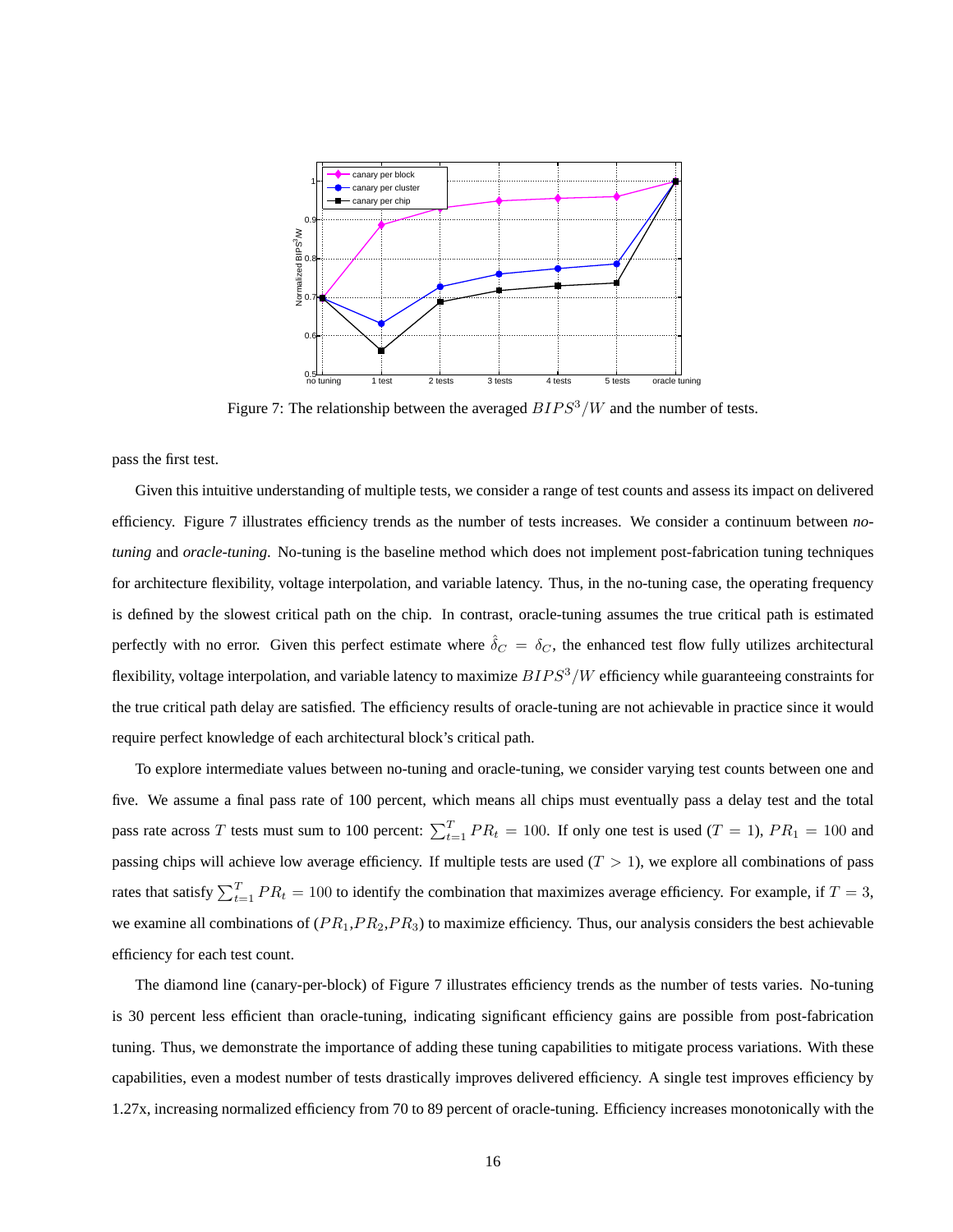

Figure 8: The relationship between the averaged  $BIPS<sup>3</sup>/W$  and number of VI points.

number of tests. However, we observe diminishing marginal returns in efficiency. Two post-fabrication tests are sufficient to achieve 93 percent of oracle-tuning whereas five post-fabrication tests achieve 96 percent. Overall, this analysis shows the effectiveness of using canary circuits to guide post-fabrication tuning. These canary circuits characterize the variation fingerprint by capturing systematic variations and are the basis for our statistical estimates of critical path delay.

# **5.2 Canary Circuit Density**

The efficiency gains from our enhanced test flow are driven by canary circuits and their characterization of variation fingerprints. The effectiveness of this characterization depends on the density of canary circuits. Additional canary circuits would provide more detailed information about systematic variations simply by increasing the granularity of on-chip delay measurements. Furthermore, these additional canary circuits would further the characterization of random variations. If too few canary circuits are used, systematic variation is imperfectly characterized and might be mistaken for random variation. Treating systematic variation as random variation directly reduces our confidence in our critical path delay estimates by increasing the standard deviation  $\sigma$  in Figure 2. These estimation errors, in turn, will impact the test flow's ability to correctly identify optimal post-fabrication tuning configurations. Despite the potential benefits of additional canary circuits, we must ensure these circuits are used judiciously to control measurement times in the test flow.

Figure 7 illustrates efficiency trends under different canary circuit (e.g., ring oscillator) densities. We consider three scenarios in order of decreasing canary density: (1) canary-per-block, (2) canary-per-cluster, and (3) canary-per-chip. The canary-per-block scenario is the baseline scenario considered in the previous analysis, illustrating trends for the greatest canary density where each of the six architectural blocks contains a ring-oscillator. For comparison, we define a cluster of three architectural blocks and consider a canary-per-cluster scenario where the three blocks share a single ring oscillator. In this scenario, the test flow attempts to capture systematic variations for the three blocks using a single measurement. Similarly, we also consider a canary-per-chip where all six architectural blocks share a single-ring oscillator. Thus, we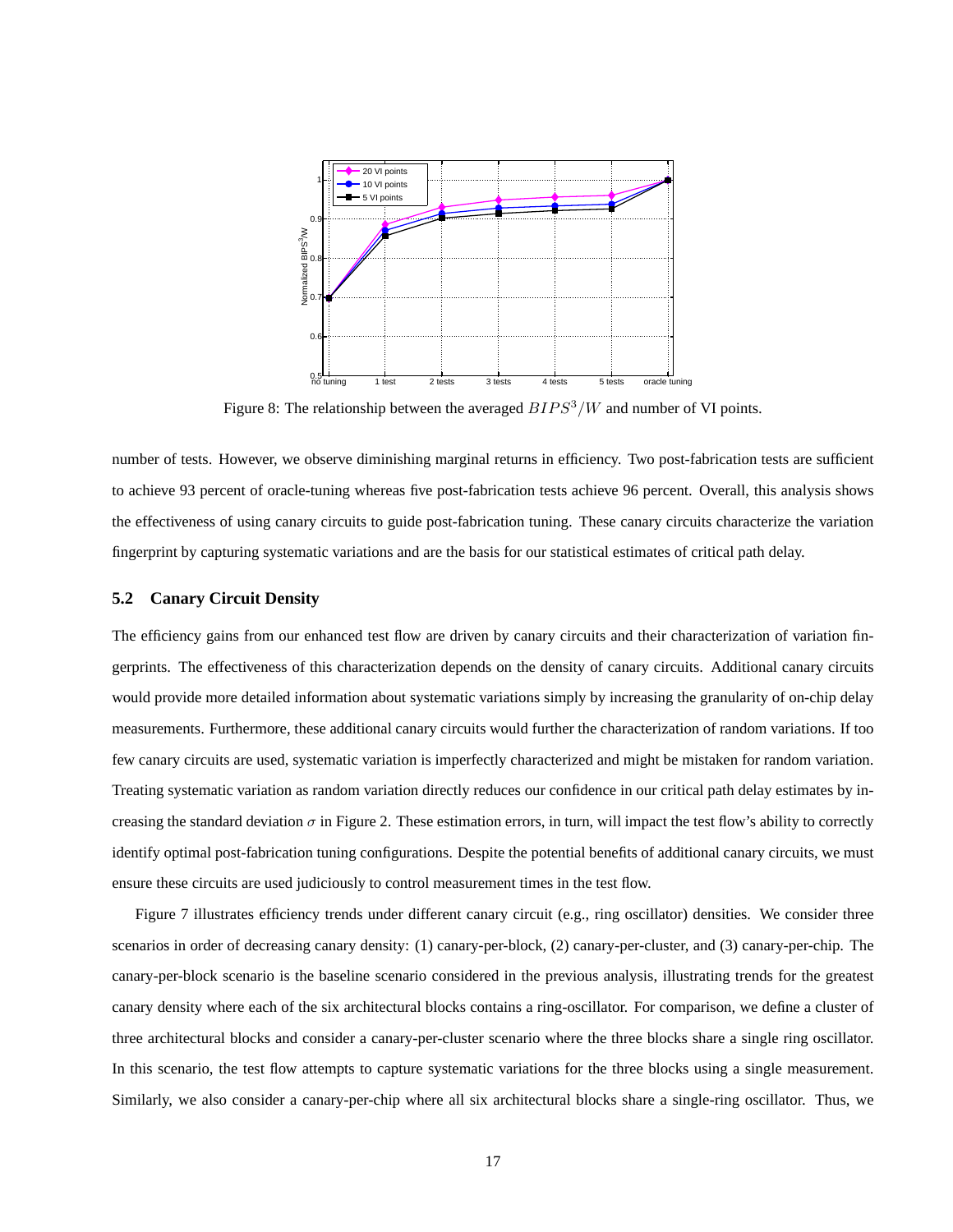

Figure 9: The relationship between the averaged  $BIPS^3/W$  and different benchmarks.

explore trade-offs between fewer ring oscillator measurements and  $BIPS^3/W$  efficiency.

As shown in Figure 7, canary density significantly impacts achieved efficiency from our test flow. Post-fabrication tuning is less effective when fewer ring oscillators are available. In particular, one post-fabrication test is worse than no-tuning under canary-per-cluster or canary-per-chip scenarios. These scenarios deliver only 63 and 71 percent of canaryper-block efficiency. Canary circuits are designed to capture the impact of process variations for a small, localized onchip area, but the canary-per-cluster and canary-per-chip scenarios attempt to generalize variation estimates from these localized measurements to much larger cluster or chip areas. This generalization is ineffective, providing a misleading variation fingerprint that leads to a failure of testing and optimization schemes. Efforts to identify optimal chip-level post-fabrication tuning configurations from a small number of localized measurements leads to sub-optimal configurations. Although efficiency increases with more tests, canary-per-cluster and canary-per-chip scenarios are disadvantaged because they perform these additional tests with an incomplete characterization of systematic variation that also leads to inaccurate estimates of random variations.

# **5.3 VI Points and Benchmark Sensitivity**

We assess the sensitivity our enhanced test flow to the resolution of our tuning configuration space. In particular, Figure 8 plots efficiency trends for a varying number of voltage interpolation (VI) points. These VI points are obtained by cutting logic into multiple voltage domains and assigning each domain to a low or high voltage. A VI point is a particular combination of low and high voltages across these domains as described in Section 2.2. Figure 8 suggests our test flow is insensitive to the number of VI points; 5 VI points per block deliver efficiency within 5 percent of 20 VI points per block. Considering the significant design complexity and test overhead of additional VI points, we conclude 5 VI points are sufficient for our enhanced test flow. This modest number of required VI points improves the speed and efficiency of tuning and optimization by reducing the size of the configuration space.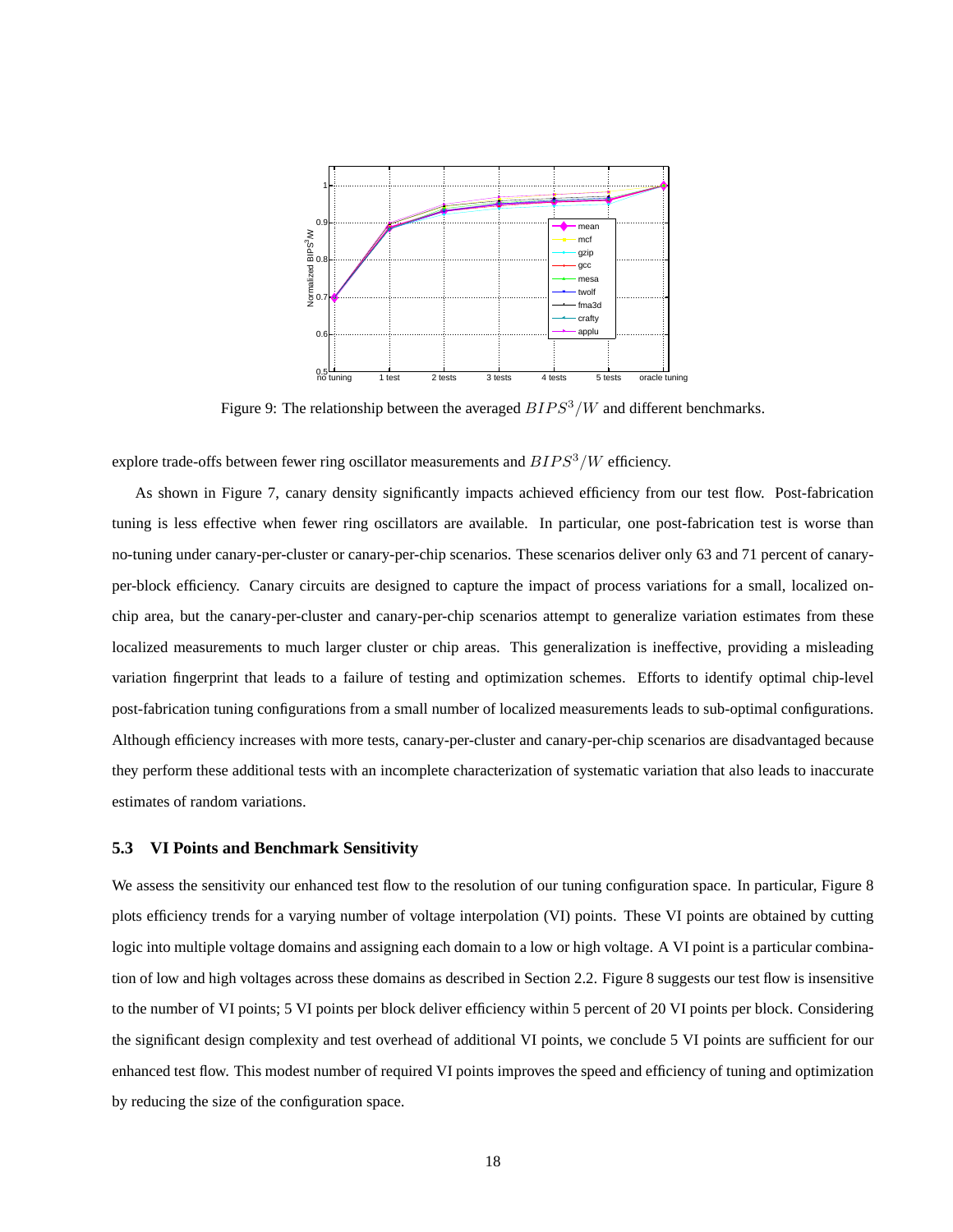

Figure 10: The relationship between the averaged  $BIPS<sup>3</sup>/W$  and the variations.

To further demonstrate the general applicability of our enhanced test flow, we assess the sensitivity of efficiency gains to choice of benchmark. Figure 9 illustrates negligible efficiency differences across the benchmark suite with similar trends as the number of tests increases. Thus, our enhanced test flow is application insensitive and might be considered a general strategy for microprocessor testing.

# **5.4 Sensitivity to Process Variation**

Figure 10 illustrates the impact of process variations on our enhanced test flow. We consider three scenarios: (1) typical variation, (2) large random, and (3) large systematic. Typical variation assumes gate length coefficient of variation  $\sigma L/L_{nom} = 7\%$  and threshold voltage coefficient of variation  $\sigma V_{th}/V_{th_{nom}} = 15\%$ . Large random variation considers greater gate length variation with  $\sigma L/L_{nom} = 14\%$  and large systematic variation considers greater threshold voltage variation with  $\sigma V_{th}/V_{th,nom} = 30\%$ . This analysis considers canary-per-block measurements and assesses the impact of greater variations on our test flow.

As shown in Figure 10, the enhanced test flow is more sensitive to random variations. Under a canary-per-block scenario, ring oscillators effectively capture the effects of large systematic variations and our test flow delivers efficiency comparable to that delivered under typical variation. We observe negligible efficiency differences between two and three percent when we consider greater systematic variation. In contrast, we observe significant efficiency losses under large random variation. Ring oscillators cannot capture increased random variation, which increases errors in estimates of critical path delay by increasing the spread  $\sigma$  in Figure 2. As the spread between canary-derived estimates and true critical path delays increases, our test flow requires greater delay paddings  $\delta_P$  to guarantee desired chip-level pass rates. These paddings reduce average  $BIPS<sup>3</sup>/W$ , thereby hindering our tuning strategy.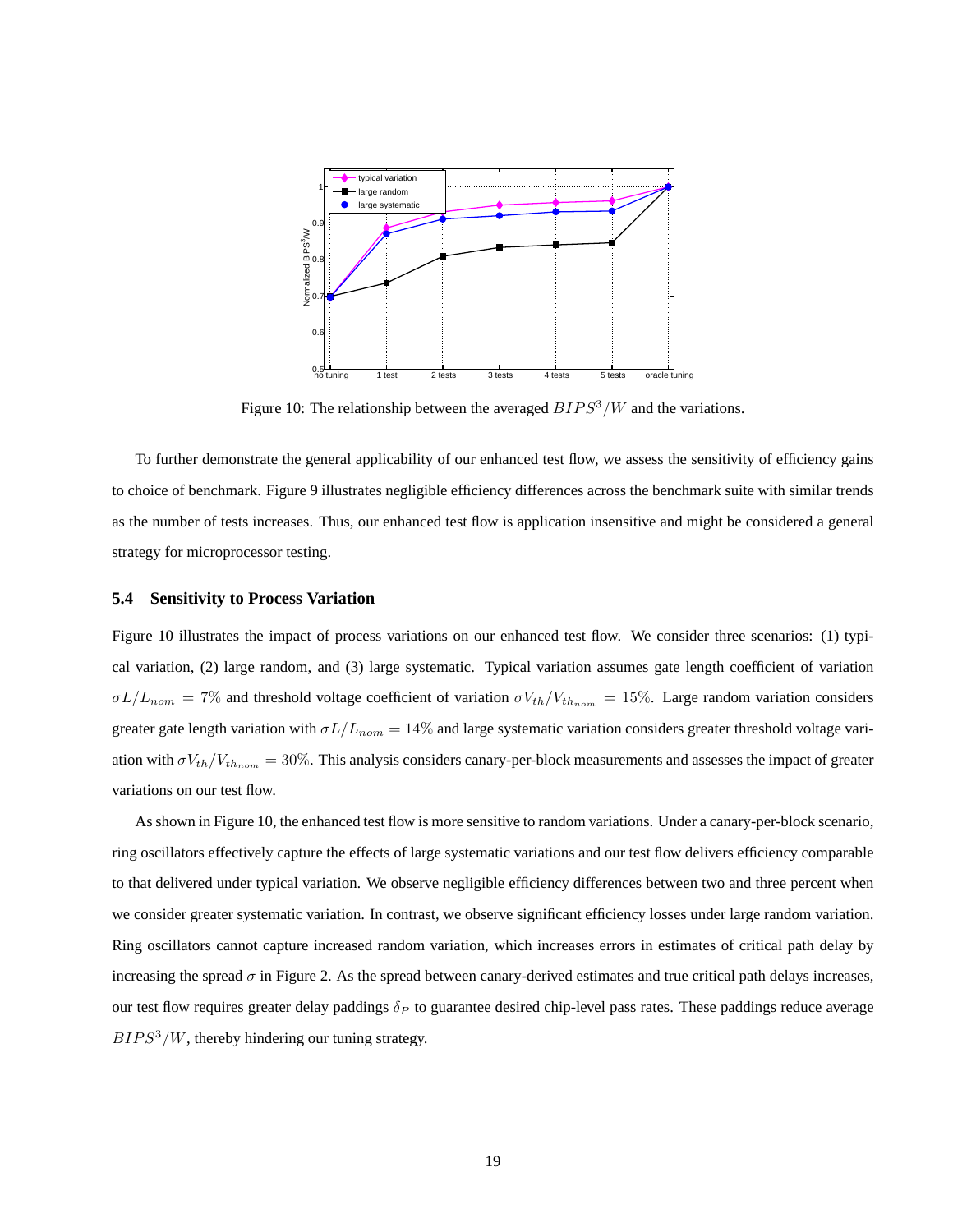# **5.5 Alternative Test Schemes**

Given the sensitivity of our enhanced test flow to large random variations, we propose and evaluate several test schemes and attempt to mitigate these large random variations. In particular, we evaluate the following five methods with large gate length variations with  $\sigma L/L_{nom} = 14\%$  and canary-per-block measurements.

- **Method 1 (No Tuning):** The baseline method which does not implement post-fabrication tuning techniques for architecture resizing, voltage interpolation, and variable latency. Operating frequency is defined by the slowest critical path on the chip and is identified by beginning at the lowest frequency and progressively increasing frequency until the delay test is failed.
- **Method 2 (VI with Relaxed Latency/Size):** Optimizes only voltage while fixing latencies and sizes to *relaxed* values. These relaxed values are longer latencies and larger sizes. Voltage optimization, implemented with voltage interpolation (VI), begins at the lowest effective voltage and progressively increases effective voltage until delay test is passed.
- **Method 3 (VI with Popular Latency/Size + Method 2):** Optimizes only voltage while fixing latencies and sizes to *popular* values. These popular values are found effective for a representative number of pre-characterized chips early in the manufacturing process. Voltage optimization begins at the lowest effective voltage and progressively increases effective voltage until delay test is passed. If a chip cannot pass the delay test under popular latencies and sizes, the scheme reverts to Method 2.
- **Method 4 (Tuning with Block-Level Pass Feedback):** Applies *dependent* tests with feedback from the first test into subsequent tests. The first test defines a low pass rate to maximize efficiency by tuning latency, size, and voltage. Block-level pass rate is measured, identifying blocks that pass and fail. Voltage is progressively decreased for passing blocks and increased for failing blocks.
- **Method 5 (Tuning with Two Tests):** Applies two *independent* tests. Tests define pass rates to maximize efficiency by tuning latency, size and voltage (described in Section 4.2).

Figure 11 compares average normalized efficiency and average number of tests required by each method. Method 5 achieves an average efficiency of 0.81 using only 2 tests. In contrast, the baseline Method 1 achieves 0.70 using, on average, 4 tests to identify the highest operating frequency without tuning latencies, sizes, and voltages. This data is consistent with Figure 10. Methods 2-4 deliver greater efficiency than Method 5 at greater cost. Methods 2-4 deliver efficiency between 0.84 to 0.97, improvements of 3.7 to 19.7 percent over Method 5. However, these methods require a greater number of tests and do not deliver efficiency in a cost-effective manner. Method 2 requires, on average, 4.5x the number of tests (9 versus 2) to deliver a 3.7 percent increase in efficiency (0.84 versus 0.81). Even less cost effective, Method 3 requires, on average, 10x the number of tests (20 versus 2) to deliver a 13.6 percent increase in efficiency (0.92 versus 0.81).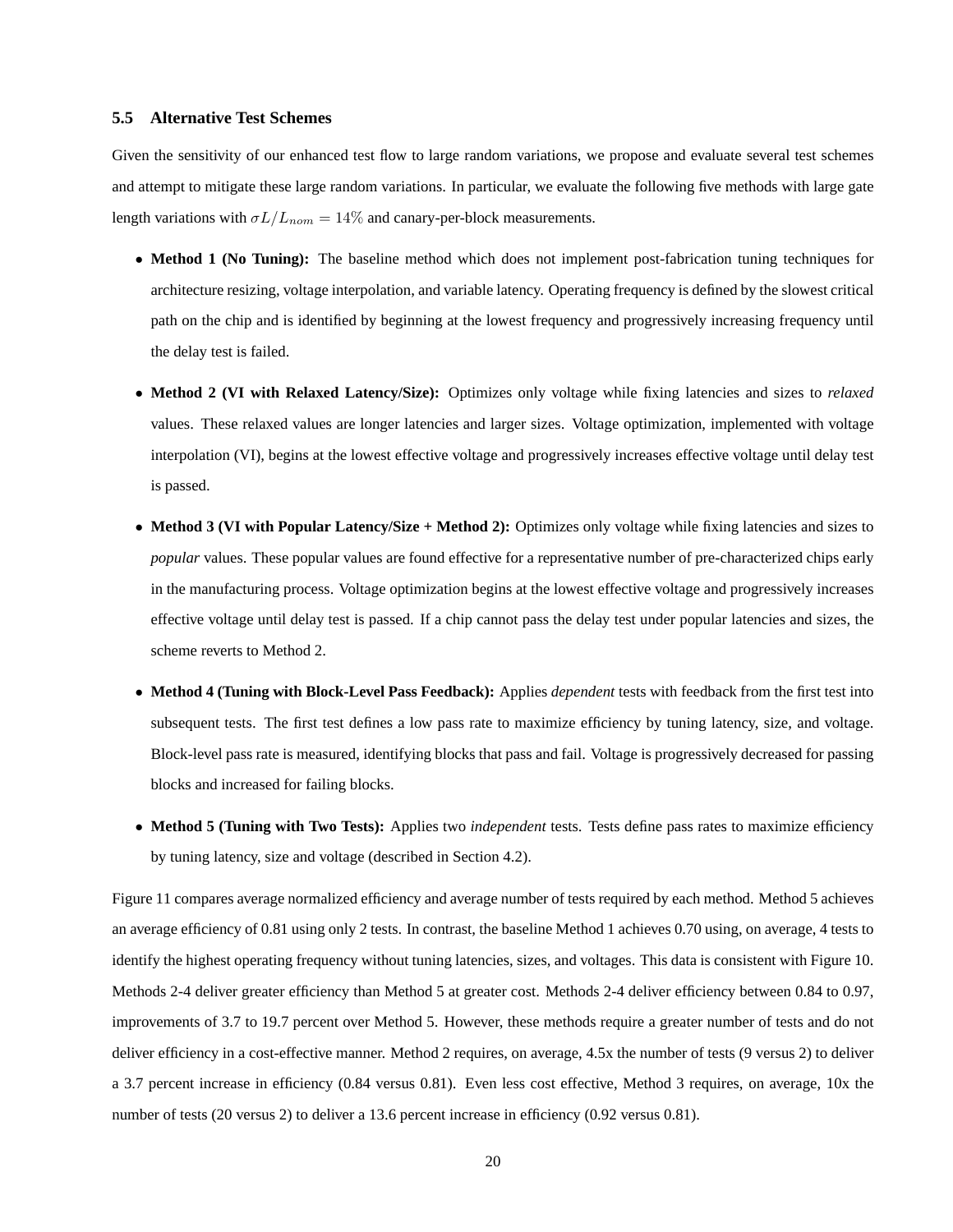

Figure 11: Comparison of testing schemes.

Method 4 warrants particular attention. Although its delivered efficiency is 19.7 percent greater than Method 5, its costs are less clear. Method 4 requires at least 1 test that attempts to maximize efficiency by tuning size, latency, and voltage. It then requires, on average, 3 additional tests that adjust per block voltages depending on whether a block passes or fails. However, Method 4 relies on knowledge of per block pass and fail rates, which might require additional per block measurements per test and increases the cost of every test. Furthermore, Method 4 requires state that is saved in the first test and used in subsequent tests, complicating the test flow.

Thus, Methods 2-5 deliver a range of  $BIPS<sup>3</sup>/W$  efficiency and cost trade-offs. The best method depends on the particular testing and reliability requirements of each manufacturer. Manufacturers with low volume production might be willing to run more tests, incurring higher costs for higher performance and power efficiency. In contrast, high volume manufacturers might find marginal costs of additional tests are not justified by the marginal benefits in  $BIPS<sup>3</sup>/W$  efficiency. Thus, post-fabrication tuning is the strategy we advocate, but the specific implementation of the strategy depends on cost-benefit analyses particular to each manufacturer.

# **6 Conclusion**

Process variations has become an increasingly important issue for future microprocessor designs in nanoscale technologies. Various post-fabrication tuning techniques have been proposed recently to adapt the microarchitecture and circuit to different degrees of variations. But most of these techniques ignore a key question—the testing issue—since it will be prohibitive for efficient testing if the post-fabrication testing space is huge. This paper proposes the use of on-chip canary circuits to capture the correlated systematic variation, combined with statistical analysis and regression models to estimate the random variation and find the best post-fabrication settings for all chips. Experiments show the testing cost for the proposed approach is relatively low and can fit well into existing test flows with minimal overheads. Simulations shows the proposed test method can achieve close-to-optimal post-fabrication tuning results in terms of  $BIPS^3/W$ , even under very large